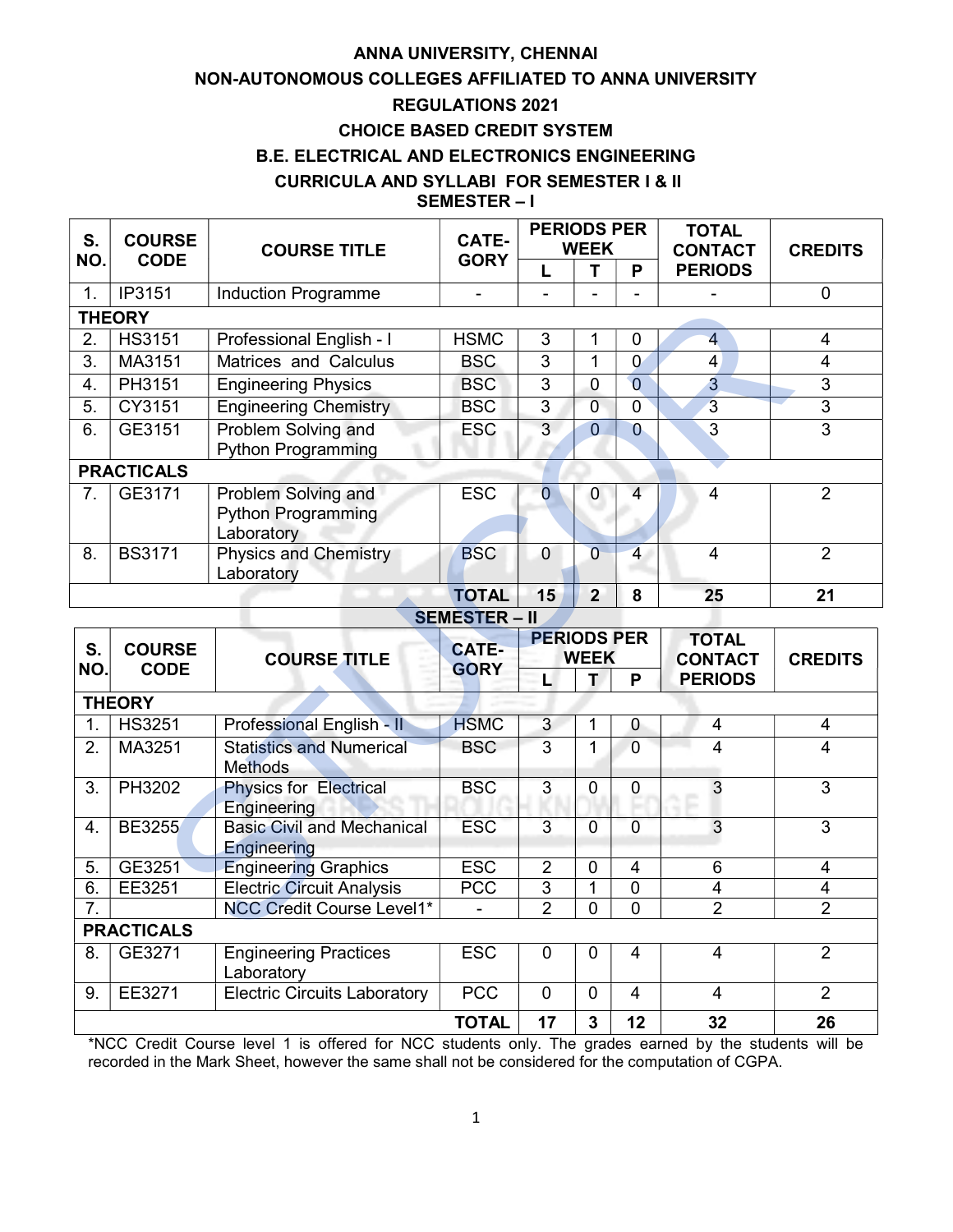#### IP3151 INDUCTION PROGRAMME

This is a mandatory 2 week programme to be conducted as soon as the students enter the institution. Normal classes start only after the induction program is over.

The induction programme has been introduced by AICTE with the following objective:

"Engineering colleges were established to train graduates well in the branch/department of admission, have a holistic outlook, and have a desire to work for national needs and beyond. The graduating student must have knowledge and skills in the area of his/her study. However, he/she must also have broad understanding of society and relationships. Character needs to be nurtured as an essential quality by which he/she would understand and fulfill his/her responsibility as an engineer, a citizen and a human being. Besides the above, several meta-skills and underlying values are needed."

"One will have to work closely with the newly joined students in making them feel comfortable, allow them to explore their academic interests and activities, reduce competition and make them work for excellence, promote bonding within them, build relations between teachers and students, give a broader view of life, and build character. " y which he/she would understand and fulfill his/her responsibility as an engineer, a ci<br>being. Besides the above, several meta-skills and underlying values are needed."<br>
have to work closely with the newly joined students

Hence, the purpose of this programme is to make the students feel comfortable in their new environment, open them up, set a healthy daily routine, create bonding in the batch as well as between faculty and students, develop awareness, sensitivity and understanding of the self, people around them, society at large, and nature.

The following are the activities under the induction program in which the student would be fully engaged throughout the day for the entire duration of the program.

(i) Physical Activity

This would involve a daily routine of physical activity with games and sports, yoga, gardening, etc.

(ii) Creative Arts

Every student would choose one skill related to the arts whether visual arts or performing arts. Examples are painting, sculpture, pottery, music, dance etc. The student would pursue it everyday for the duration of the program. These would allow for creative expression. It would develop a sense of aesthetics and

also enhance creativity which would, hopefully, grow into engineering design later.

#### (iii) Universal Human Values

This is the anchoring activity of the Induction Programme. It gets the student to explore oneself and allows one to experience the joy of learning, stand up to peer pressure, take decisions with courage, be aware of relationships with colleagues and supporting stay in the hostel and department, be sensitive to others, etc. A module in Universal Human Values provides the base. Methodology of teaching this content is extremely important. It must not be through do's and dont's, but get students to explore and think by engaging them in a dialogue. It is best taught through group discussions and real life activities rather than lecturing.

Discussions would be conducted in small groups of about 20 students with a faculty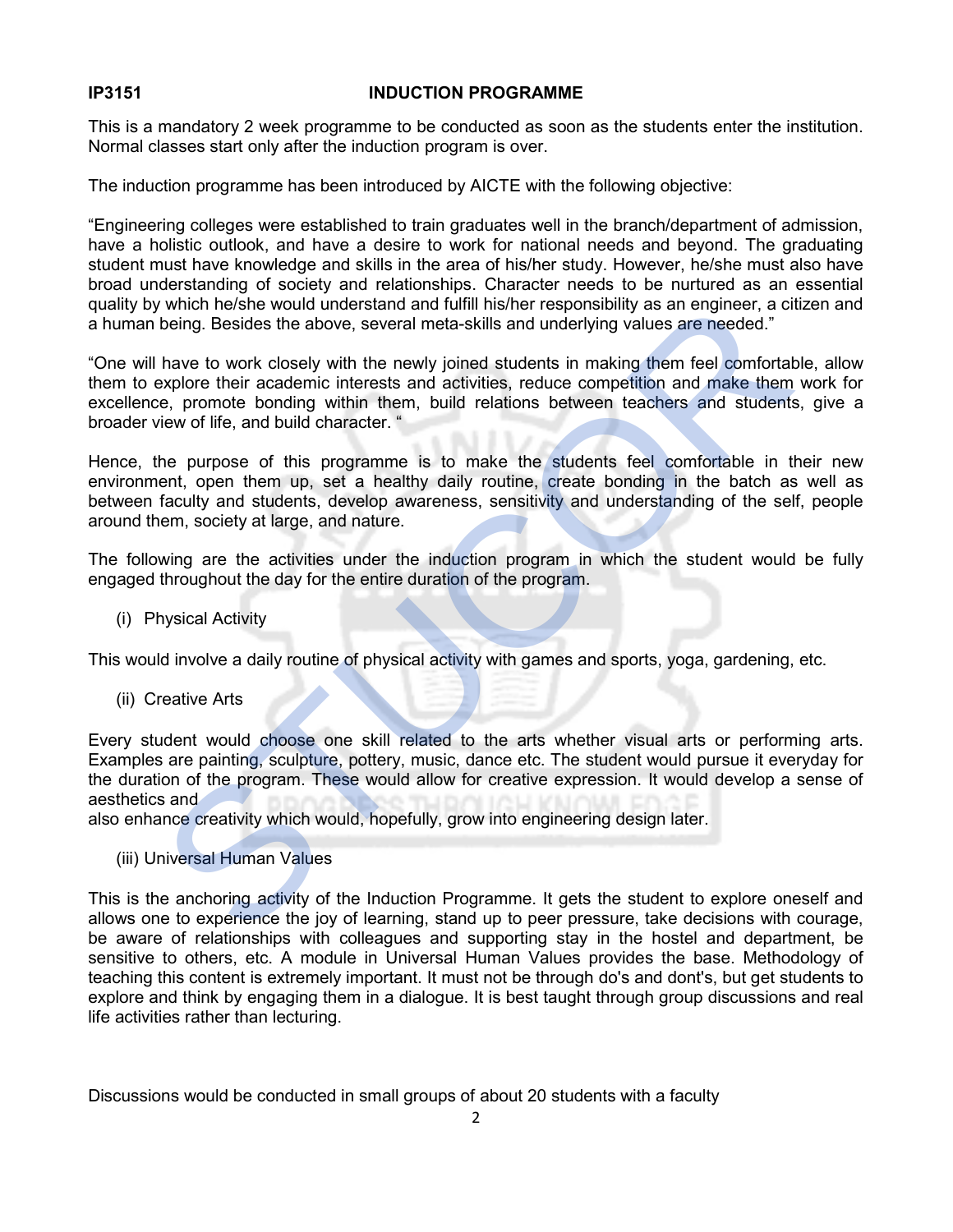mentor each. It would be effective that the faculty mentor assigned is also the faculty advisor for the student for the full duration of the UG programme.

(iv) Literary Activity

Literary activity would encompass reading, writing and possibly, debating, enacting a play etc.

(v) Proficiency Modules

This would address some lacunas that students might have, for example, English, computer familiarity etc.

(vi) Lectures by Eminent People

Motivational lectures by eminent people from all walks of life should be arranged to give the students exposure to people who are socially active or in public life.

(vii) Visits to Local Area

A couple of visits to the landmarks of the city, or a hospital or orphanage could be organized. This would familiarize them with the area as well as expose them to the under privileged.

(viii) Familiarization to Dept./Branch & Innovations

They should be told about what getting into a branch or department means what role it plays in society, through its technology. They should also be shown the laboratories, workshops & other facilities.

(ix) Department Specific Activities

About a week can be spent in introducing activities (games, quizzes, social interactions, small experiments, design thinking etc.) that are relevant to the particular branch of Engineering/Technology/Architecture that can serve as a motivation and kindle interest in building things (become a maker) in that particular field. This can be conducted in the form of a workshop. For example, CSE and IT students may be introduced to activities that kindle computational thinking, and get them to build simple games. ECE students may be introduced to building simple circuits as an extension of their knowledge in Science, and so on. Students may be asked to build stuff using their knowledge of science. (vi) Lectures by Eminent People<br>
Motivational lectures by eminent people from all walks of life should be arranged to give the<br>
exposure to people who are socially active or in public life.<br>
(vii) Visits to Local Area<br>
(vi

Induction Programme is totally an activity based programme and therefore there shall be no tests / assessments during this programme.

References: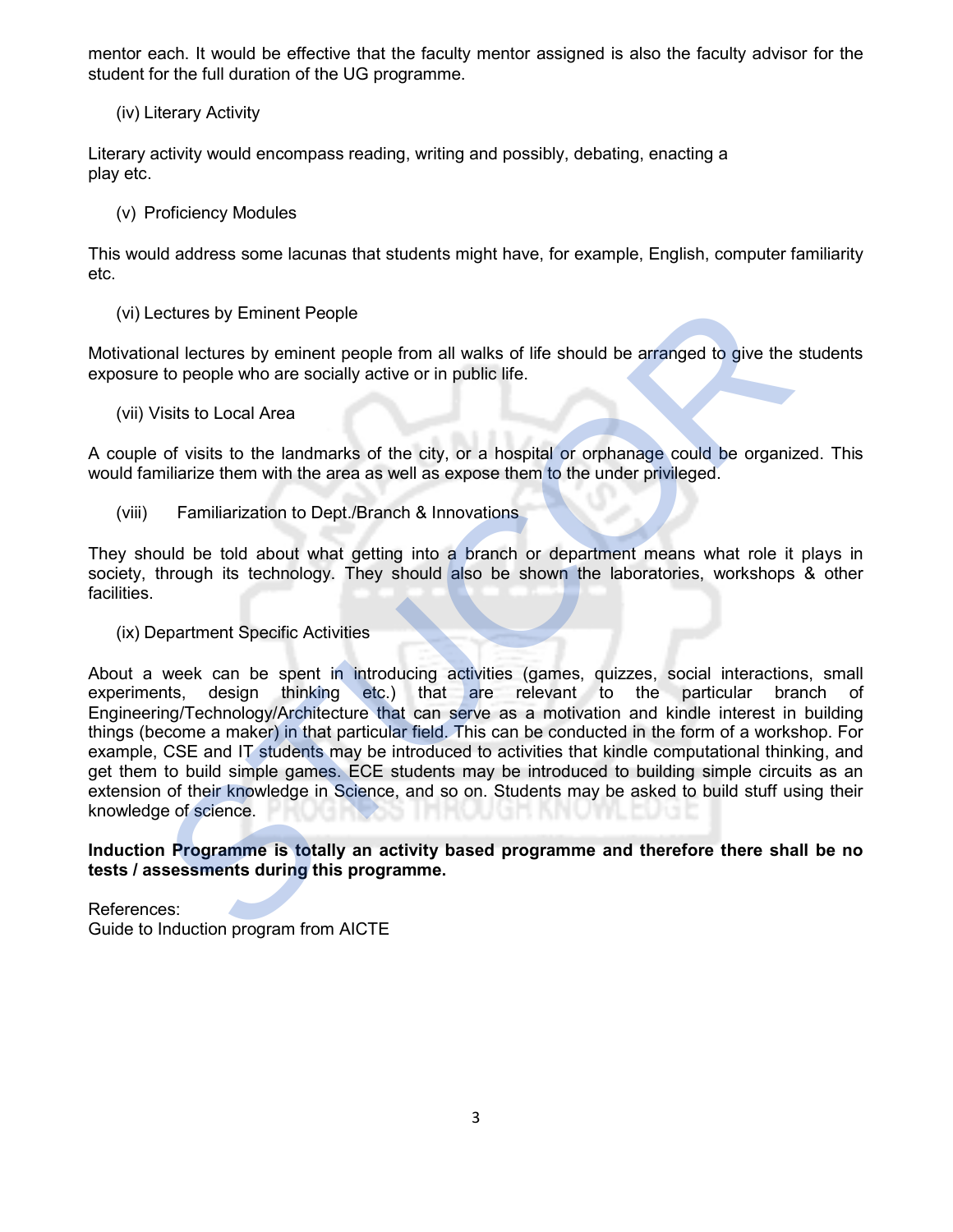HS3151 PROFESSIONAL ENGLISH - I L T P C

# $3 \; 1 \; 0 \; 4$

### OBJECTIVES :

- To improve the communicative competence of learners
- To help learners use language effectively in academic /work contexts
- To build on students' English language skills by engaging them in listening, speaking and grammar learning activities that are relevant to authentic contexts.
- To develop learners' ability to read and write complex texts, summaries, articles, blogs, definitions, essays and user manuals.
- To use language efficiently in expressing their opinions via various media.

# INTRODUCTION TO EFFECTIVE COMMUNICATION 1

What is effective communication? (There are many interesting activities for this.)

Why is communication critical for excellence during study, research and work?

What are the seven C's of effective communication?

What are key language skills?

What is effective listening? What does it involve?

What is effective speaking?

What does it mean to be an excellent reader? What should you be able to do?

What is effective writing?

How does one develop language and communication skills?

What does the course focus on? How are communication and language skills going to be enhanced during this course? What do you as a learner need to do to enhance your English language and communication skills to get the best out of this course? UCTION TO EFFECTIVE COMMUNICATION<br>
signification communication of (There are many interesting activities for this.)<br>
Shortommunication critical for excellence during study, research and work?<br>
the seven C's of effective co

# UNIT I INTRODUCTION TO FUNDAMENTALS OF COMMUNICATION **11** 11

Listening –for general information-specific details- conversation: Introduction to classmates - Audio / video (formal & informal); Telephone conversation; Listening to voicemail & messages; Listening and filling a form

Speaking - Self Introduction; Introducing a friend; Conversation - politeness strategies; Telephone conversation; Leave a voicemail; Leave a message with another person; asking for information to fill details in a form.

Reading - Reading brochures (technical context), telephone messages / social media messages relevant to technical contexts and emails.

Writing - Writing emails / letters introducing oneself

Grammar - Present Tense ( simple and progressive); Question types: Wh/ Yes or No/ and Tags

Vocabulary - Synonyms; One word substitution; Abbreviations & Acronyms (as used in technical contexts).

# UNIT II NARRATION AND SUMMATION 12

Listening - Listening to podcast, anecdotes / stories / event narration; documentaries and interviews with celebrities.

Speaking - Narrating personal experiences / events; Interviewing a celebrity; Reporting / and summarising of documentaries / podcasts/ interviews.

 Reading - Reading biographies, travelogues, newspaper reports, Excerpts from literature, and travel & technical blogs.

Writing - Guided writing-- Paragraph writing Short Report on an event (field trip etc.)

Grammar –Past tense (simple); Subject-Verb Agreement; and Prepositions

Vocabulary - Word forms (prefixes& suffixes); Synonyms and Antonyms. Phrasal verbs.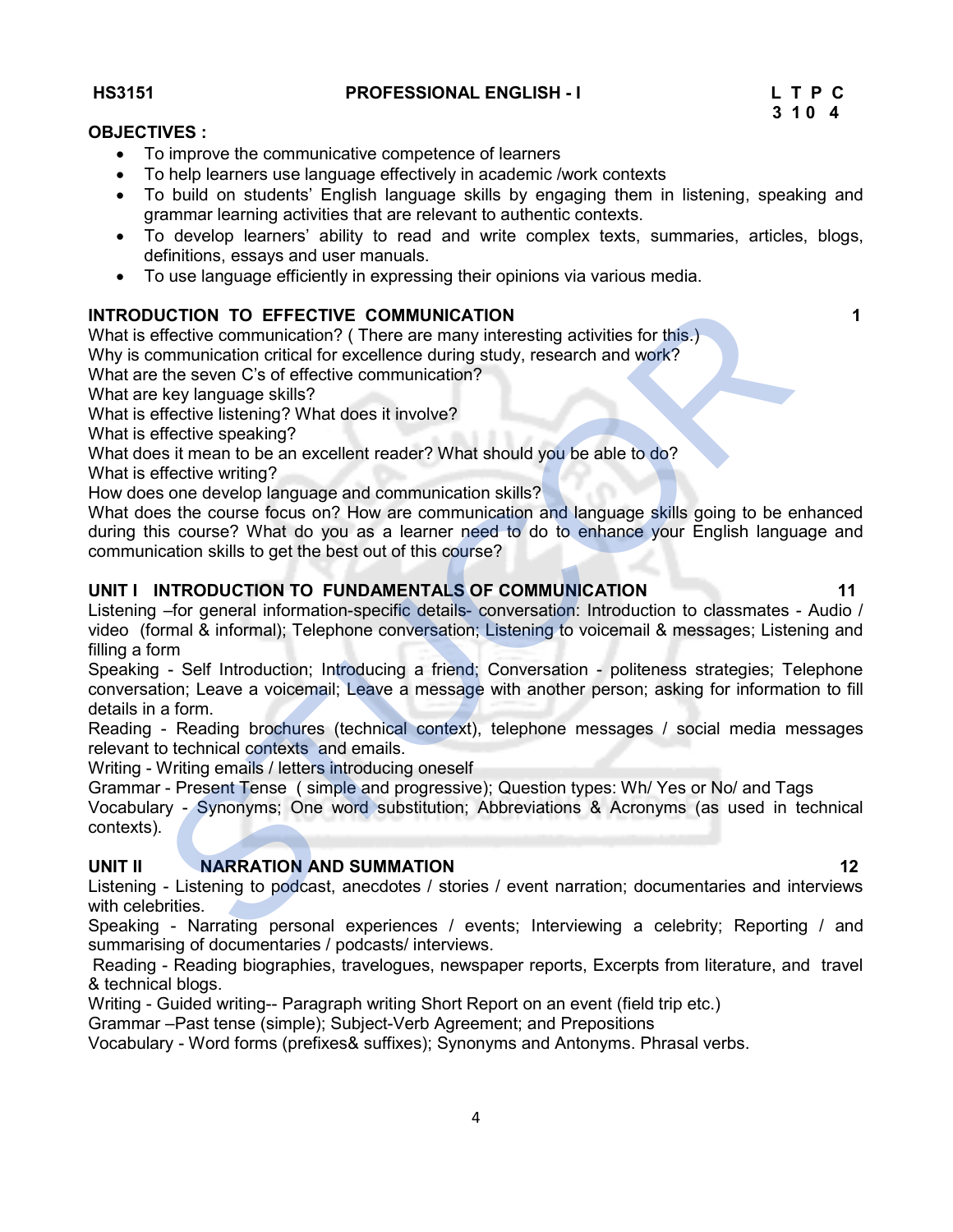# UNIT III DESCRIPTION OF A PROCESS / PRODUCT 12

Listening - Listen to a product and process descriptions; a classroom lecture;and advertisements about a products.

Speaking – Picture description; Giving instruction to use the product; Presenting a product; and Summarising a lecture.

Reading – Reading advertisements, gadget reviews; user manuals.

Writing - Writing definitions; instructions; and Product /Process description.

Grammar - Imperatives; Adjectives; Degrees of comparison; Present & Past Perfect Tenses. Vocabulary - Compound Nouns, Homonyms; and Homophones, discourse markers(connectives & sequence words)

# UNIT IV CLASSIFICATION ND RECOMMENDATIONS 12

Listening – Listening to TED Talks; Scientific lectures; and educational videos.

Speaking – Small Talk; Mini presentations and making recommendations.

Reading – Newspaper articles; Journal reports –and Non Verbal Communication ( tables, pie charts  $etc.,$ )

Writing – Note-making / Note-taking (\*Study skills to be taught, not tested); ; Writing recommendations; Transferring information from non verbal ( chart , graph etc, to verbal mode) CLASSIFICATION ND RECOMMENDATIONS<br>
- Listening to TED Talks; Scientific lectures; and educational videos.<br>
- Small Talk; Mini presentations and making recommendations.<br>
- Newspaper articles; Journal reports and Non Verbal

Grammar – Articles; Pronouns - Possessive & Relative pronouns.

Vocabulary - Collocations; Fixed / Semi fixed expressions.

# UNIT V EXPRESSION 12

Listening – Listening to debates/ discussions; different viewpoints on an issue; and panel discussions. Speaking –group discussions, Debates, and Expressing opinions through Simulations & Roleplay.

Reading – Reading editorials; and Opinion Blogs;

Writing – Essay Writing (Descriptive or narrative).

Grammar – Future Tenses, Punctuation; Negation (Statements & Questions); and Simple, Compound & Complex Sentences.

Vocabulary - Cause & Effect Expressions – Content vs Function words.

# OUTCOMES :

At the end of the course, learners will be able

- To listen and comprehend complex academic texts
- To read and infer the denotative and connotative meanings of technical texts
- To write definitions, descriptions, narrations and essays on various topics
- To speak fluently and accurately in formal and informal communicative contexts
- To express their opinions effectively in both oral and written medium of communication

# TEXT BOOKS :

- 1. English for Engineers & Technologists Orient Blackswan Private Ltd. Department of English, Anna University, (2020 edition)
- 2. English for Science & Technology Cambridge University Press, 2021. Authored by Dr. Veena Selvam, Dr. Sujatha Priyadarshini, Dr. Deepa Mary Francis, Dr. KN. Shoba, and Dr. Lourdes Joevani, Department of English, Anna University.

# REFERENCES:

1. Technical Communication – Principles And Practices, Meenakshi Raman & Sangeeta Sharma, Oxford Univ. Press, 2016, New Delhi.

TOTAL : 60 PERIODS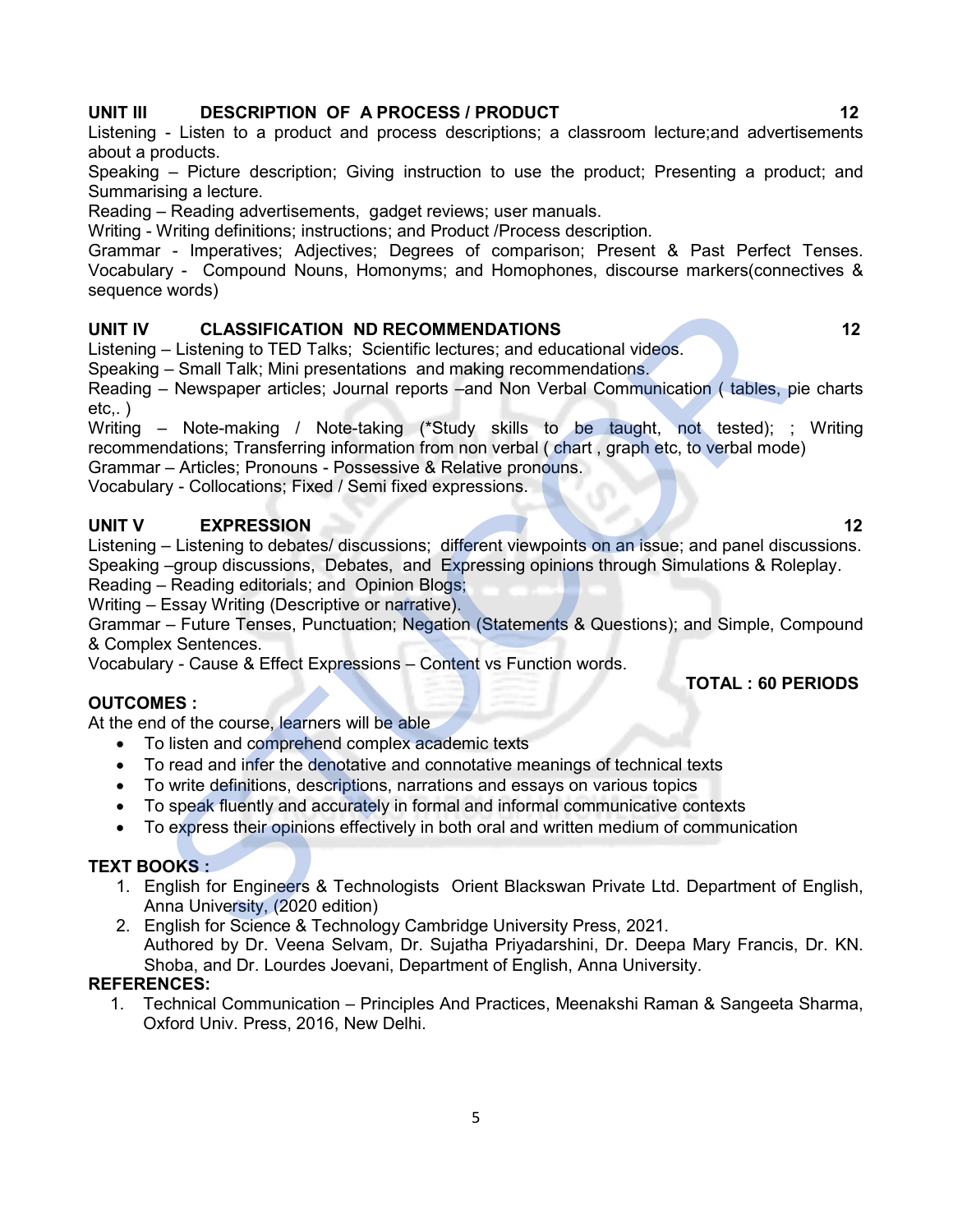- 2. A Course Book On Technical English By Lakshminarayanan, Scitech Publications (India) Pvt. Ltd.
- 3. English For Technical Communication (With CD) By Aysha Viswamohan, Mcgraw Hill Education, ISBN : 0070264244.
- 4. Effective Communication Skill, Kulbhusan Kumar, RS Salaria, Khanna Publishing House.
- 5. Learning to Communicate Dr. V. Chellammal, Allied Publishing House, New Delhi,2003.

#### MA3151 MATRICES AND CALCULUS L T P C

### OBJECTIVES :

- To develop the use of matrix algebra techniques that is needed by engineers for practical applications.
- To familiarize the students with differential calculus.
- To familiarize the student with functions of several variables. This is needed in many branches of engineering.
- To make the students understand various techniques of integration.
- To acquaint the student with mathematical tools needed in evaluating multiple integrals and their applications.

#### UNIT I MATRICES 9 + 3

Eigenvalues and Eigenvectors of a real matrix – Characteristic equation – Properties of Eigenvalues and Eigenvectors – Cayley - Hamilton theorem – Diagonalization of matrices by orthogonal transformation – Reduction of a quadratic form to canonical form by orthogonal transformation – Nature of quadratic forms – Applications : Stretching of an elastic membrane. THES :<br>
Saylong the use of matrix algebra techniques that is needed by engineers for<br>
pplications.<br>
Continizative the student with differential calculus.<br>
Continizative the student with functions of several variables. This

# UNIT II DIFFERENTIAL CALCULUS 6 + 3

Representation of functions - Limit of a function - Continuity - Derivatives - Differentiation rules (sum, product, quotient, chain rules) - Implicit differentiation - Logarithmic differentiation - Applications : Maxima and Minima of functions of one variable.

# UNIT III FUNCTIONS OF SEVERAL VARIABLES 9 + 3

Partial differentiation – Homogeneous functions and Euler's theorem – Total derivative – Change of variables – Jacobians – Partial differentiation of implicit functions – Taylor's series for functions of two variables – Applications : Maxima and minima of functions of two variables and Lagrange's method of undetermined multipliers.

# UNIT IV INTEGRAL CALCULUS 9 + 3

Definite and Indefinite integrals - Substitution rule - Techniques of Integration : Integration by parts, Trigonometric integrals, Trigonometric substitutions, Integration of rational functions by partial fraction, Integration of irrational functions - Improper integrals - Applications : Hydrostatic force and pressure, moments and centres of mass.

# 3 1 0 4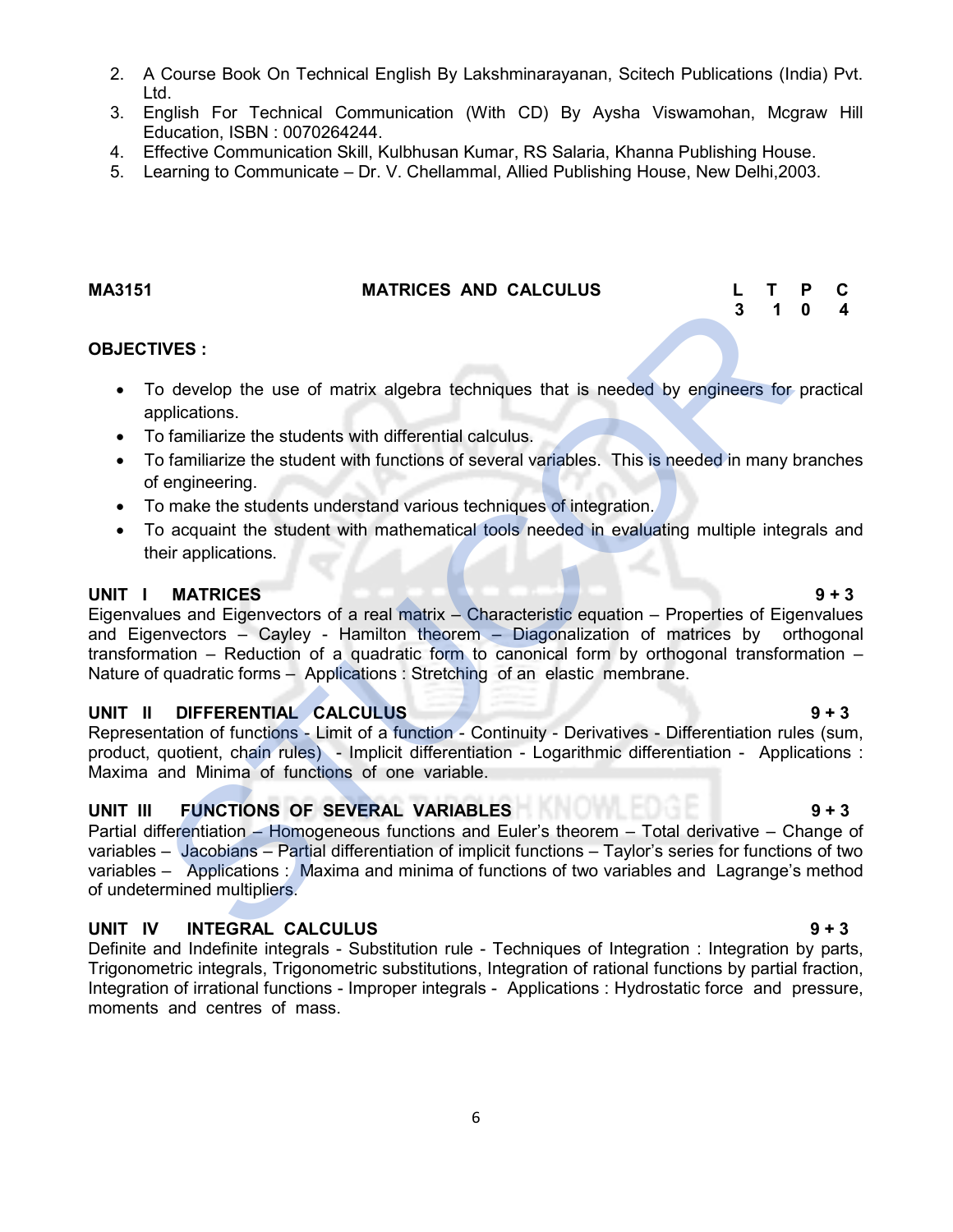# UNIT V MULTIPLE INTEGRALS 9 + 3

Double integrals – Change of order of integration – Double integrals in polar coordinates – Area enclosed by plane curves – Triple integrals – Volume of solids – Change of variables in double and triple integrals – Applications : Moments and centres of mass, moment of inertia.

TOTAL : 60 PERIODS

# OUTCOMES :

At the end of the course the students will be able to

- Use the matrix algebra methods for solving practical problems.
- Apply differential calculus tools in solving various application problems.
- Able to use differential calculus ideas on several variable functions.
- Apply different methods of integration in solving practical problems.
- Apply multiple integral ideas in solving areas, volumes and other practical problems.

# TEXT BOOKS :

- 1. Kreyszig.E, "Advanced Engineering Mathematics", John Wiley and Sons, 10<sup>th</sup> Edition, New Delhi, 2016.
- 2. Grewal.B.S., "Higher Engineering Mathematics", Khanna Publishers, New Delhi, 44<sup>th</sup> Edition, 2018.
- 3. James Stewart, " Calculus : Early Transcendentals ", Cengage Learning, 8<sup>th</sup> Edition, New Delhi, 2015. [For Units II & IV - Sections 1.1, 2.2, 2.3, 2.5, 2.7 (Tangents problems only), 2.8, 3.1 to 3.6, 3.11, 4.1, 4.3, 5.1 (Area problems only), 5.2, 5.3, 5.4 (excluding net change theorem), 5.5, 7.1 - 7.4 and 7.8 ]. • Abe to use differential calculus at eas on several variable functions.<br>
• Apply different methods of integration in solving practical problems.<br>
• Apply multiple integral ideas in solving areas, volumes and other pract

# REFERENCES :

- 1. Anton. H, Bivens. I and Davis. S, " Calculus ", Wiley, 10<sup>th</sup> Edition, 2016
- 2. Bali. N., Goyal. M. and Watkins. C., " Advanced Engineering Mathematics ", Firewall Media (An imprint of Lakshmi Publications Pvt., Ltd.,), New Delhi,  $7<sup>th</sup>$  Edition, 2009.
- 3. Jain . R.K. and Iyengar. S.R.K., " Advanced Engineering Mathematics ", Narosa Publications, New Delhi, 5<sup>th</sup> Edition, 2016.
- 4. Narayanan. S. and Manicavachagom Pillai. T. K., " Calculus " Volume I and II, S. Viswanathan Publishers Pvt. Ltd., Chennai, 2009.
- 5. Ramana. B.V., "Higher Engineering Mathematics ", McGraw Hill Education Pvt. Ltd, New Delhi, 2016.
- 6. Srimantha Pal and Bhunia. S.C, " Engineering Mathematics " Oxford University Press, 2015.
-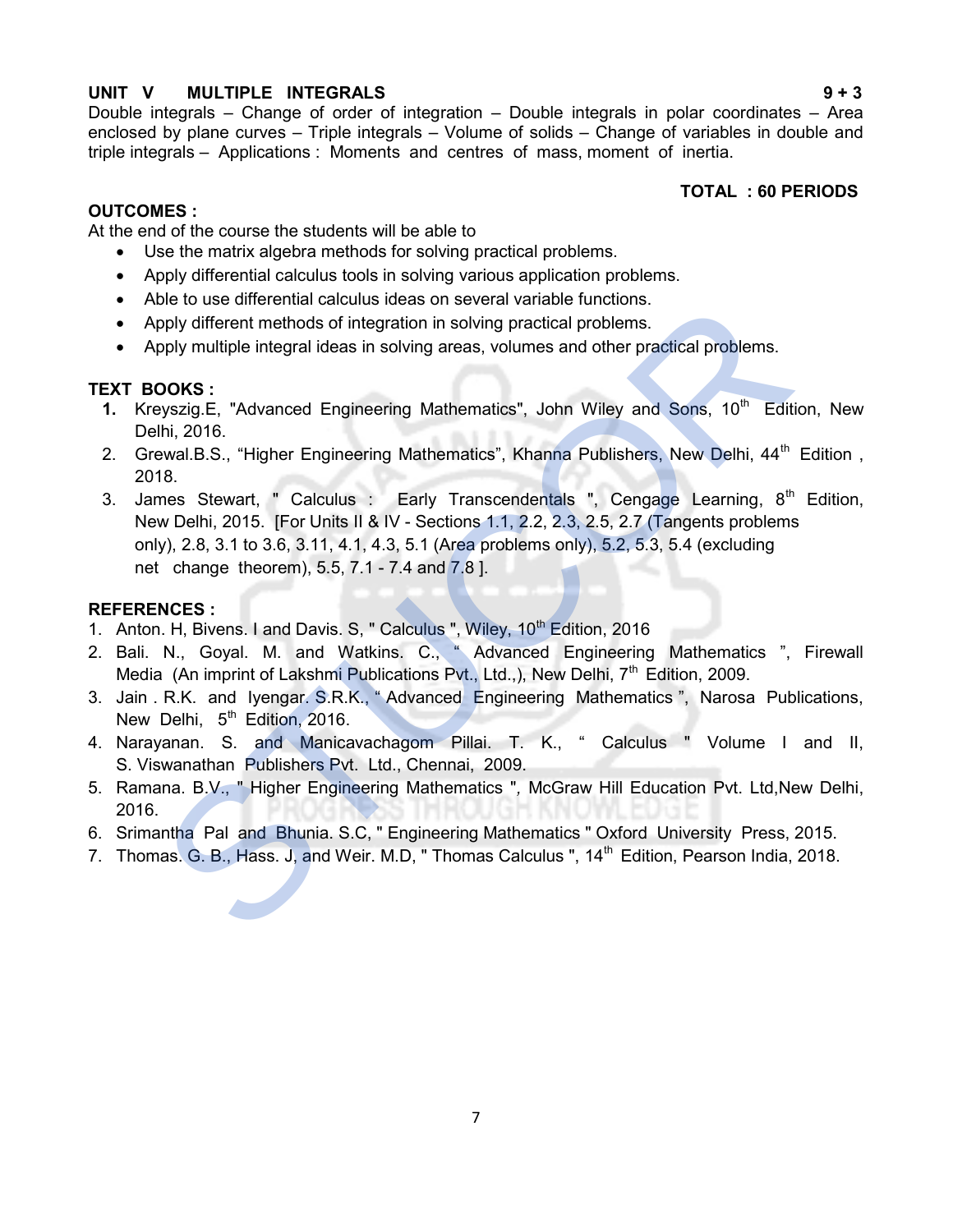#### PH3151 ENGINEERING PHYSICS L T P C

#### OBJECTIVES:

- To make the students effectively to achieve an understanding of mechanics.
- To enable the students to gain knowledge of electromagnetic waves and its applications.
- To introduce the basics of oscillations, optics and lasers.
- Equipping the students to be successfully understand the importance of quantum physics.
- To motivate the students towards the applications of quantum mechanics.

#### UNIT I MECHANICS 9

Multiparticle dynamics: Center of mass (CM) – CM of continuous bodies – motion of the CM – kinetic energy of system of particles. Rotation of rigid bodies: Rotational kinematics – rotational kinetic energy and moment of inertia - theorems of M .I –moment of inertia of continuous bodies – M.I of a diatomic molecule - torque – rotational dynamics of rigid bodies – conservation of angular momentum – rotational energy state of a rigid diatomic molecule - gyroscope - torsional pendulum - double pendulum –Introduction to nonlinear oscillations.

#### UNIT II ELECTROMAGNETIC WAVES 9

The Maxwell's equations - wave equation; Plane electromagnetic waves in vacuum, Conditions on the wave field - properties of electromagnetic waves: speed, amplitude, phase, orientation and waves in matter - polarization - Producing electromagnetic waves - Energy and momentum in EM waves: Intensity, waves from localized sources, momentum and radiation pressure - Cell-phone reception. Reflection and transmission of electromagnetic waves from a non-conducting medium-vacuum interface for normal incidence.

# UNIT III OSCILLATIONS, OPTICS AND LASERS 1999 POINT III OSCILLATIONS, OPTICS AND LASERS

Simple harmonic motion - resonance –analogy between electrical and mechanical oscillating systems - waves on a string - standing waves - traveling waves - Energy transfer of a wave - sound waves - Doppler effect. Reflection and refraction of light waves - total internal reflection - interference – Michelson interferometer – Theory of air wedge and experiment.<sup>T</sup> Theory of laser - characteristics -Spontaneous and stimulated emission - Einstein's coefficients - population inversion - Nd-YAG laser, CO<sub>2</sub> laser, semiconductor laser –Basic applications of lasers in industry. muniparative tynimities. Jenier or invias (tow) – cow ot continuous boutes – intotion to the Commented Contential Herman moment of herita - theorems of M. I - imment of minical periodic - M. I a diator contential energy of

#### UNIT IV BASIC QUANTUM MECHANICS 9

Photons and light waves - Electrons and matter waves –Compton effect - The Schrodinger equation (Time dependent and time independent forms) - meaning of wave function - Normalization –Free particle - particle in a infinite potential well: 1D,2D and 3D Boxes- Normalization, probabilities and the correspondence principle.

#### UNIT V APPLIED QUANTUM MECHANICS 9

The harmonic oscillator(qualitative)- Barrier penetration and quantum tunneling(qualitative)- Tunneling microscope - Resonant diode - Finite potential wells (qualitative)- Bloch's theorem for particles in a

# TOTAL : 45 PERIODS

3 0 0 3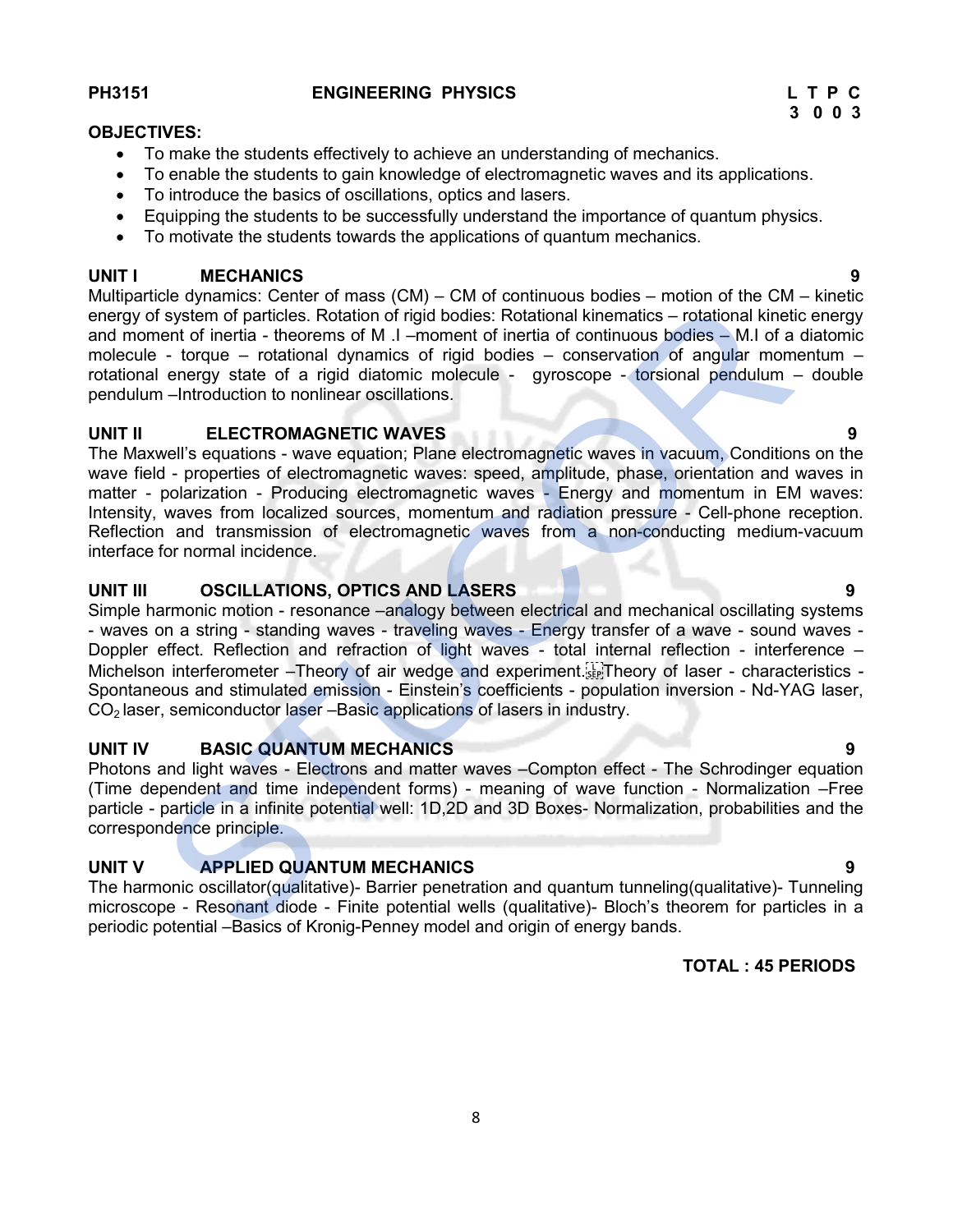### OUTCOMES:

After completion of this course, the students should be able to

- Understand the importance of mechanics.
- Express their knowledge in electromagnetic waves.
- Demonstrate a strong foundational knowledge in oscillations, optics and lasers.
- Understand the importance of quantum physics.
- Comprehend and apply quantum mechanical principles towards the formation of energy bands.

### TEXT BOOKS:

- 1. D.Kleppner and R.Kolenkow. An Introduction to Mechanics. McGraw Hill Education (Indian Edition), 2017.
- 2. E.M.Purcell and D.J.Morin, Electricity and Magnetism, Cambridge Univ.Press, 2013.
- 3. Arthur Beiser, Shobhit Mahajan, S. Rai Choudhury, Concepts of Modern Physics, McGraw-Hill (Indian Edition), 2017.

# REFERENCES:

- 1. R.Wolfson. Essential University Physics. Volume 1 & 2. Pearson Education (Indian Edition), 2009.
- 2. Paul A. Tipler, Physic Volume 1 & 2, CBS, (Indian Edition), 2004.
- 3. K.Thyagarajan and A.Ghatak. Lasers: Fundamentals and Applications, Laxmi Publications, (Indian Edition), 2019. Neppler and R. Kolentary, Arif Interded Interded Interded Universed Internal Collin Edition), 2017.<br>
M. Purcell and D.J.Morin, Electricity and Magnetism, Cambridge Univ. Press, 2013.<br>
M. Purcell and D.J.Morin, Electricity
- 4. D.Halliday, R.Resnick and J.Walker. Principles of Physics, Wiley (Indian Edition), 2015.
- 5. N.Garcia, A.Damask and S.Schwarz. Physics for Computer Science Students. Springer-Verlag, 2012.

#### CY3151 ENGINEERING CHEMISTRY L T P C

# 3 0 0 3

#### OBJECTIVES:

- To inculcate sound understanding of water quality parameters and water treatment techniques.
- To impart knowledge on the basic principles and preparatory methods of nanomaterials.
- To introduce the basic concepts and applications of phase rule and composites.
- To facilitate the understanding of different types of fuels, their preparation, properties and combustion characteristics.
- To familiarize the students with the operating principles, working processes and applications of energy conversion and storage devices.

### UNIT I WATER AND ITS TREATMENT 9

Water: Sources and impurities, Water quality parameters: Definition and significance of-colour, odour, turbidity, pH, hardness, alkalinity, TDS, COD and BOD, flouride and arsenic. Municipal water treatment: primary treatment and disinfection (UV, Ozonation, break-point chlorination). Desalination of brackish water: Reverse Osmosis. Boiler troubles: Scale and sludge, Boiler corrosion, Caustic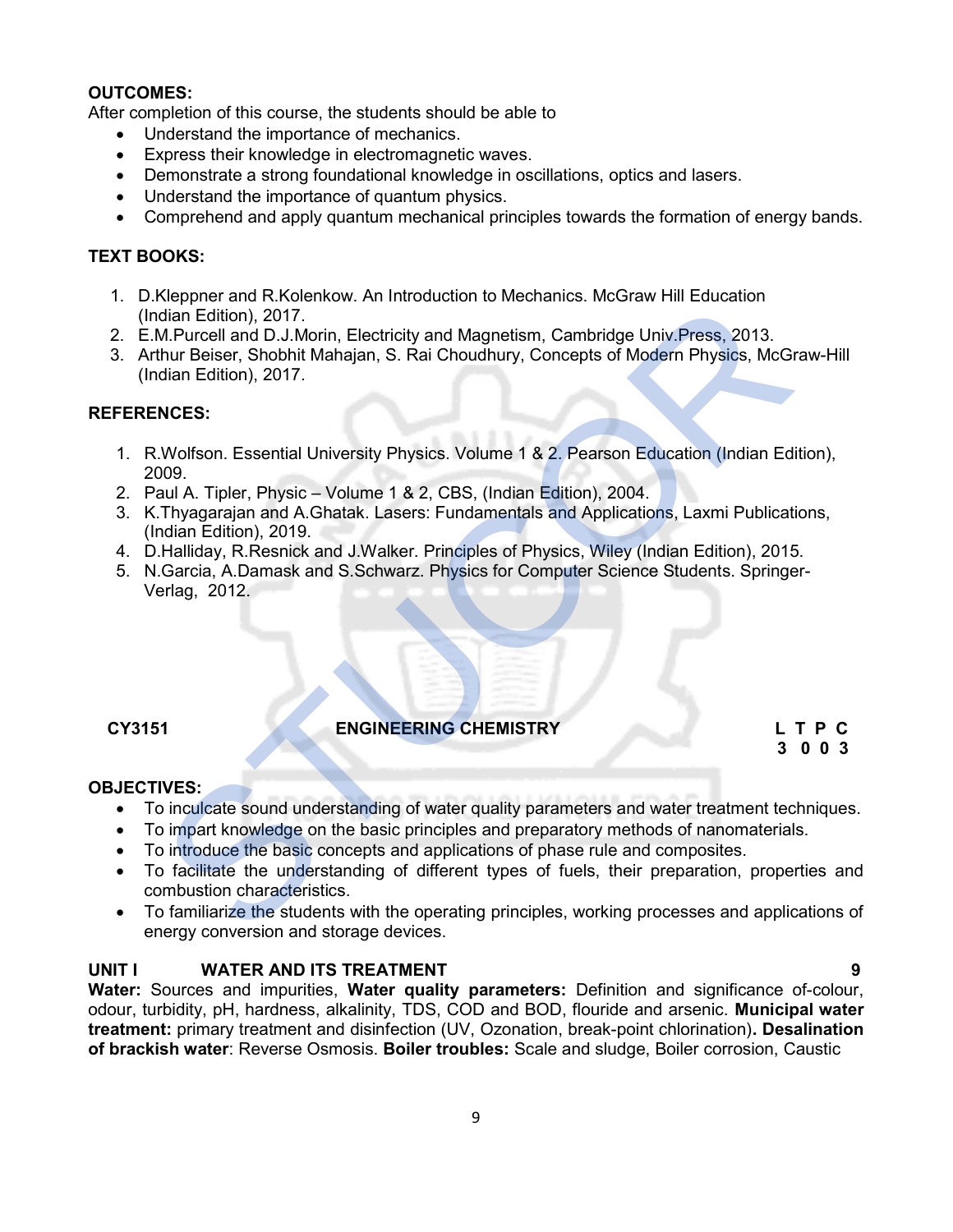embrittlement, Priming &foaming. Treatment of boiler feed water: Internal treatment (phosphate, colloidal, sodium aluminate and calgon conditioning) and External treatment – Ion exchange demineralisation and zeolite process.

### UNIT II NANOCHEMISTRY 9

Basics: Distinction between molecules, nanomaterials and bulk materials; Size-dependent properties (optical, electrical, mechanical and magnetic); Types of nanomaterials: Definition, properties and uses of – nanoparticle, nanocluster, nanorod, nanowire and nanotube. Preparation of nanomaterials: sol-gel, solvothermal, laser ablation, chemical vapour deposition, electrochemical deposition and electro spinning. Applications of nanomaterials in medicine, agriculture, energy, electronics and catalysis.

# UNIT III PHASE RULE AND COMPOSITES 9

**Phase rule:**Introduction, definition of terms with examples. One component system - water system; Reduced phase rule; Construction of a simple eutectic phase diagram - Thermal analysis; Two component system: lead-silver system - Pattinson process.

Composites: Introduction: Definition & Need for composites; Constitution: Matrix materials (Polymer matrix, metal matrix and ceramic matrix) and Reinforcement (fiber, particulates, flakes and whiskers). Properties and applications of: Metal matrix composites (MMC), Ceramic matrix composites and Polymer matrix composites. Hybrid composites - definition and examples.

### UNIT IV FUELS AND COMBUSTION 8

Fuels: Introduction: Classification of fuels; Coal and coke: Analysis of coal (proximate and ultimate), Carbonization, Manufacture of metallurgical coke (Otto Hoffmann method). Petroleum and Diesel: Manufacture of synthetic petrol (Bergius process), Knocking - octane number, diesel oil - cetane number; Power alcohol and biodiesel.

Combustion of fuels: Introduction: Calorific value - higher and lower calorific values, Theoretical calculation of calorific value; Ignition temperature: spontaneous ignition temperature, Explosive range; Flue gas analysis - ORSAT Method.  $CO<sub>2</sub>$  emission and carbon foot print.

# UNIT V ENERGY SOURCES AND STORAGE DEVICES 49

Stability of nucleus: mass defect (problems), binding energy; Nuclear energy: light water nuclear power plant, breeder reactor. **Solar energy conversion:** Principle, working and applications of solar cells; Recent developments in solar cell materials. Wind energy; Geothermal energy;Batteries: Types of batteries, Primary battery - dry cell, Secondary battery - lead acid battery and lithium-ionbattery; Electric vehicles-working principles; Fuel cells:  $H_2-O_2$  fuel cell, microbial fuel cell; Supercapacitors: Storage principle, types and examples. **PHASE RULE AND COMPOSITES**<br> **UB:**:httpduction, definition of terms with examples. One component system - water<br>
the hase rule; Construction of a simple extect is phase rule; Constitution: Thermal analy<br>
intent system: lea

# TOTAL: 45 PERIODS

# OUTCOMES:

At the end of the course, the students will be able:

- To infer the quality of water from quality parameter data and propose suitable treatment methodologies to treat water.
- To identify and apply basic concepts of nanoscience and nanotechnology in designing the synthesis of nanomaterials for engineering and technology applications.
- To apply the knowledge of phase rule and composites for material selection requirements.
- To recommend suitable fuels for engineering processes and applications.
- To recognize different forms of energy resources and apply them for suitable applications in energy sectors.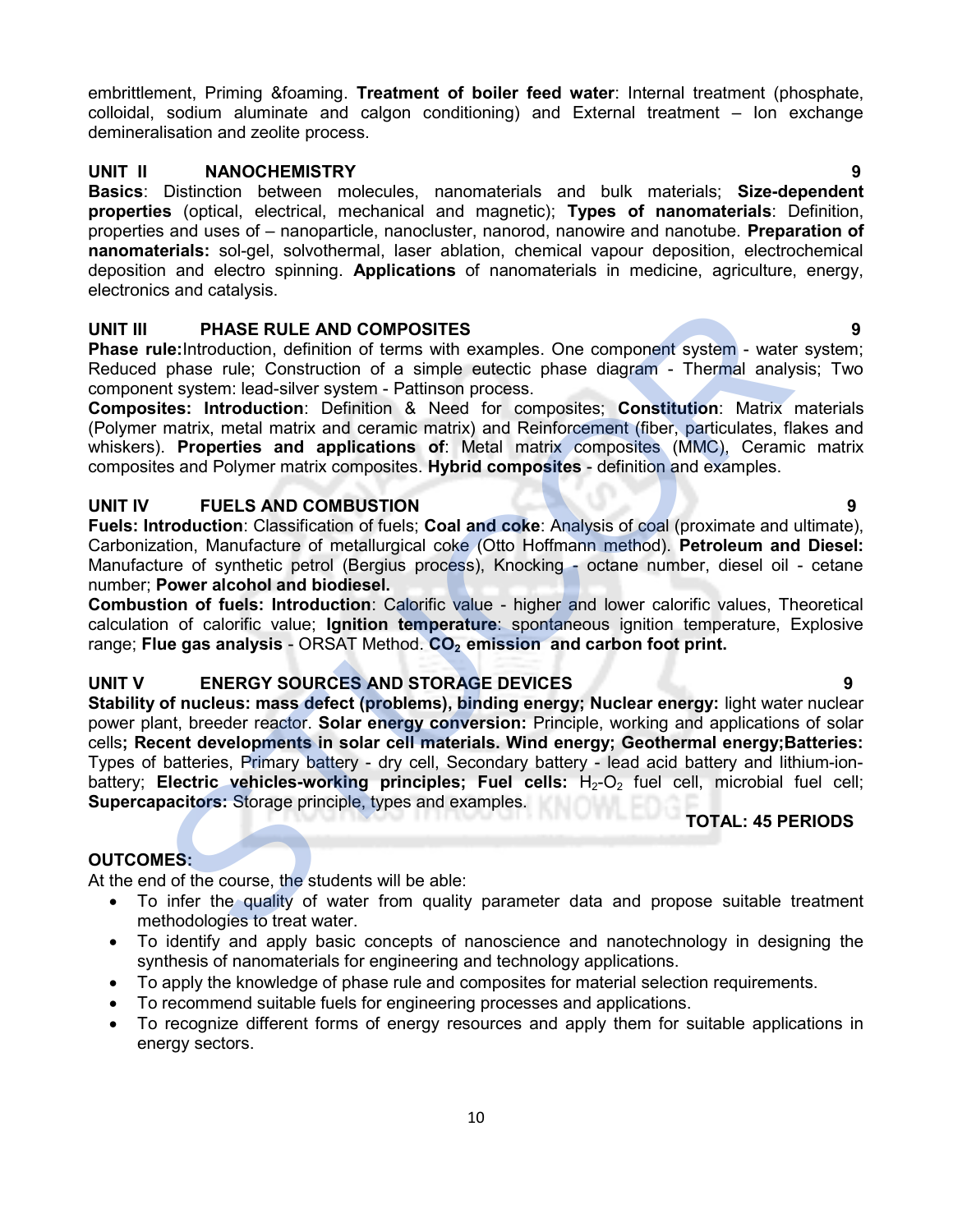# TEXT BOOKS:

- 1. P. C. Jain and Monica Jain, "Engineering Chemistry",  $17<sup>th</sup>$  Edition, DhanpatRai Publishing Company (P) Ltd, New Delhi, 2018.
- 2. Sivasankar B., "Engineering Chemistry", Tata McGraw-Hill Publishing Company Ltd, New Delhi, 2008.
- 3. S.S. Dara, "A text book of Engineering Chemistry", S. Chand Publishing, 12<sup>th</sup> Edition, 2018.

### REFERENCES:

- 1. B. S. Murty, P. Shankar, Baldev Raj, B. B. Rath and James Murday, "Text book of nanoscience and nanotechnology", Universities Press-IIM Series in Metallurgy and Materials Science, 2018.
- 2. O.G. Palanna, "Engineering Chemistry" McGraw Hill Education (India) Private Limited, 2<sup>nd</sup> Edition, 2017.
- 3. Friedrich Emich, "Engineering Chemistry", Scientific International PVT, LTD, New Delhi, 2014.
- 4. ShikhaAgarwal, "Engineering Chemistry-Fundamentals and Applications", Cambridge University Press, Delhi, Second Edition, 2019.
- 5. O.V. Roussak and H.D. Gesser, Applied Chemistry-A Text Book for Engineers and Technologists, Springer Science Business Media, New York, 2nd Edition, 2013.

# GE3151 PROBLEM SOLVING AND PYTHON PROGRAMMING L T P C

3 0 0 3

### OBJECTIVES:

- To understand the basics of algorithmic problem solving.
- To learn to solve problems using Python conditionals and loops.
- To define Python functions and use function calls to solve problems.
- To use Python data structures lists, tuples, dictionaries to represent complex data.
- To do input/output with files in Python.

# UNIT I COMPUTATIONAL THINKING AND PROBLEM SOLVING **FOULD** 9

Fundamentals of Computing – Identification of Computational Problems -Algorithms, building blocks of algorithms (statements, state, control flow, functions), notation (pseudo code, flow chart, programming language), algorithmic problem solving, simple strategies for developing algorithms (iteration, recursion). Illustrative problems: find minimum in a list, insert a card in a list of sorted cards, guess an integer number in a range, Towers of Hanoi. Co. Palanna, "Engineering Chemistry" McGraw Hill Education (India) Private Lim<br>
dition, 2017.<br>
riedicto Emich, "Engineering Chemistry", Scientific International PVT, LTD, New Delh<br>
riedicto Emich, "Engineering Chemistry",

# UNIT II DATA TYPES, EXPRESSIONS, STATEMENTS 9

Python interpreter and interactive mode, debugging; values and types: int, float, boolean, string, and list; variables, expressions, statements, tuple assignment, precedence of operators, comments; Illustrative programs: exchange the values of two variables, circulate the values of n variables, distance between two points.

# UNIT III CONTROL FLOW, FUNCTIONS, STRINGS 9

Conditionals: Boolean values and operators, conditional (if), alternative (if-else), chained conditional (if-elif-else); Iteration: state, while, for, break, continue, pass; Fruitful functions: return values, parameters, local and global scope, function composition, recursion; Strings: string slices,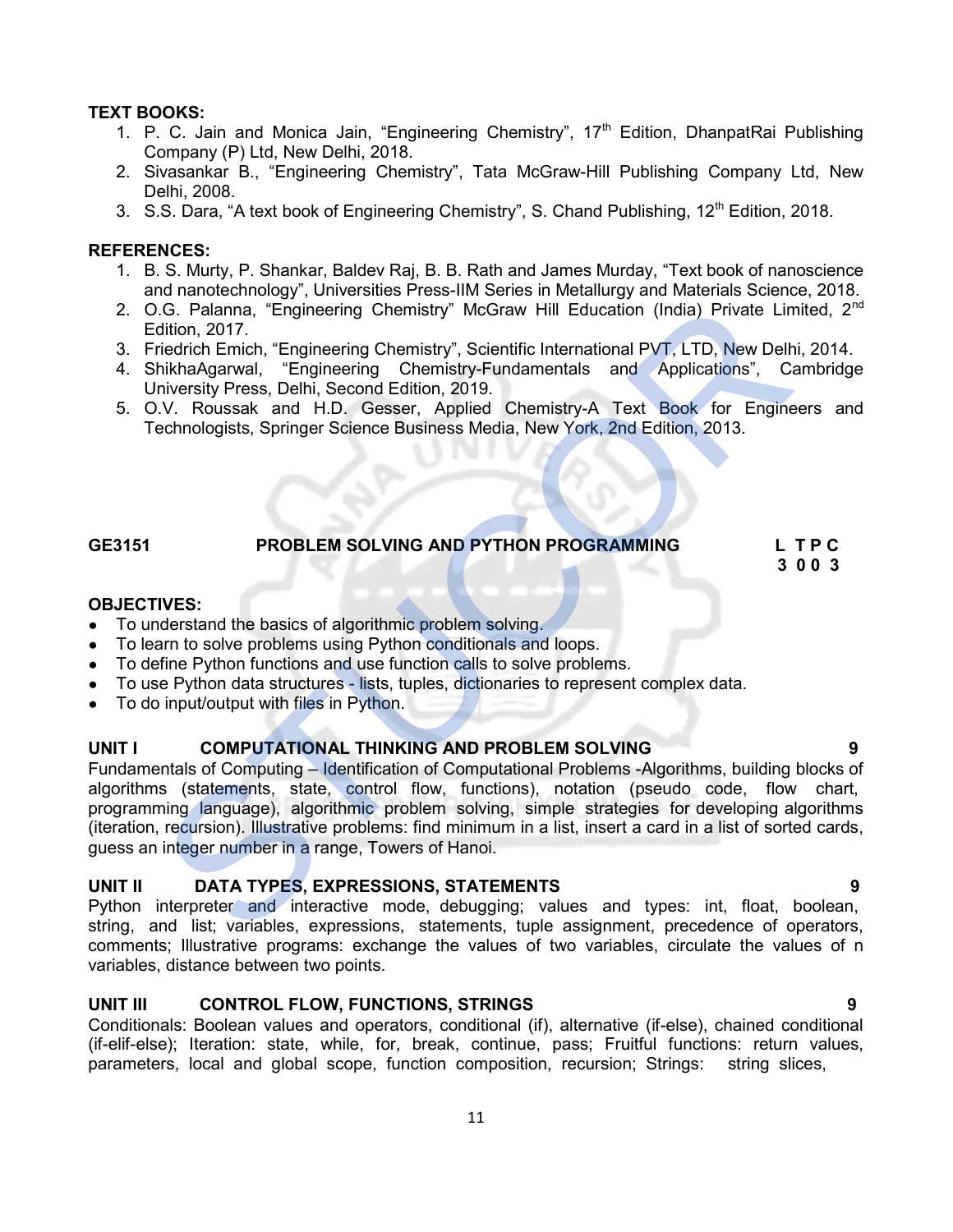immutability, string functions and methods, string module; Lists as arrays. Illustrative programs: square root, gcd, exponentiation, sum an array of numbers, linear search, binary search.

# UNIT IV LISTS, TUPLES, DICTIONARIES 9

Lists: list operations, list slices, list methods, list loop, mutability, aliasing, cloning lists, list parameters; Tuples: tuple assignment, tuple as return value; Dictionaries: operations and methods; advanced list processing - list comprehension; Illustrative programs: simple sorting, histogram, Students marks statement, Retail bill preparation.

# UNIT V FILES, MODULES, PACKAGES 9

Files and exception: text files, reading and writing files, format operator; command line arguments, errors and exceptions, handling exceptions, modules, packages; Illustrative programs: word count, copy file, Voter's age validation, Marks range validation (0-100).

TOTAL : 45 PERIODS

# OUTCOMES:

### Upon completion of the course, students will be able to

CO1: Develop algorithmic solutions to simple computational problems.

- CO2: Develop and execute simple Python programs.
- CO3: Write simple Python programs using conditionals and looping for solving problems.

CO4: Decompose a Python program into functions.

CO5: Represent compound data using Python lists, tuples, dictionaries etc.

CO6: Read and write data from/to files in Python programs.

# TEXT BOOKS:

- 1. Allen B. Downey, "Think Python : How to Think like a Computer Scientist", 2nd Edition, O'Reilly Publishers, 2016.
- 2. Karl Beecher, "Computational Thinking: A Beginner's Guide to Problem Solving and programming", 1st Edition, BCS Learning & Development Limited, 2017.

# REFERENCES:

- 1. Paul Deitel and Harvey Deitel, "Python for Programmers", Pearson Education, 1st Edition, 2021.
- 2. G Venkatesh and Madhavan Mukund, "Computational Thinking: A Primer for Programmers and Data Scientists", 1st Edition, Notion Press, 2021.
- 3. John V Guttag, "Introduction to Computation and Programming Using Python: With Applications to Computational Modeling and Understanding Data'', Third Edition, MIT Press , 2021 is and exception: text files, reading and writing files, format operator; command line art<br>
arts and exceptions, handling exceptions, modules, packages; illustrative programs: wor<br>
TOTAL: 45 PE<br>
TOMES:<br>
TOWES:<br>
TOWES:<br>
TOW
- 4. Eric Matthes, "Python Crash Course, A Hands on Project Based Introduction to Programming", 2nd Edition, No Starch Press, 2019.
- 5. https://www.python.org/
-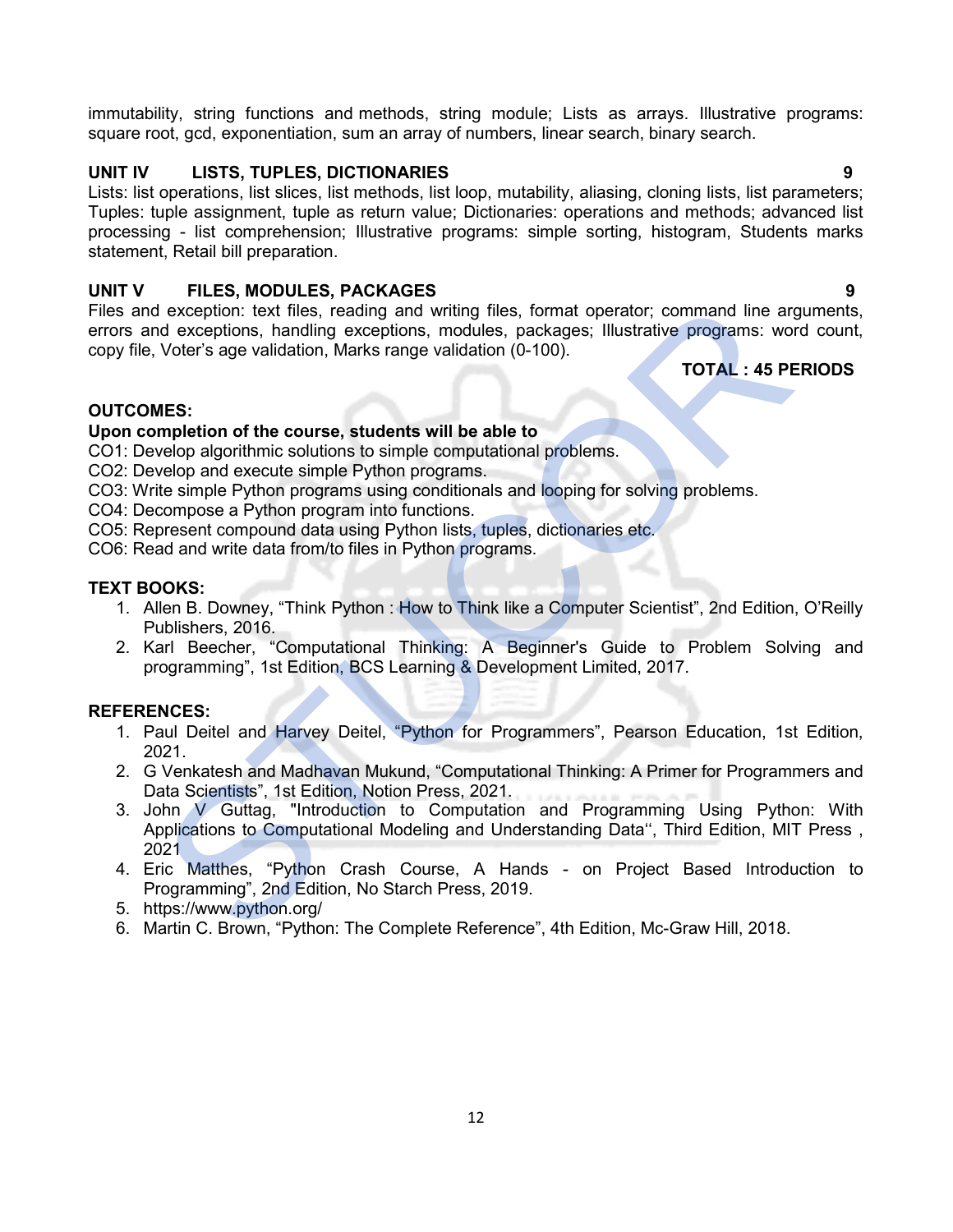# GE3171 PROBLEM SOLVING AND PYTHON PROGRAMMING LABORATORY L T P C

# 0 0 4 2

### OBJECTIVES:

- To understand the problem solving approaches.
- To learn the basic programming constructs in Python.
- To practice various computing strategies for Python-based solutions to real world problems.
- To use Python data structures lists, tuples, dictionaries.
- To do input/output with files in Python.

#### EXPERIMENTS:

Note: The examples suggested in each experiment are only indicative. The lab instructor is expected to design other problems on similar lines. The Examination shall not be restricted to the sample experiments listed here. **MENTS:**<br> **MENTS:**<br> **Note osymptes suggested in each experiment are only indicative, The lab inst<br>
<b>to design other problems on similar lines. The Examination shall not be rest<br>
ple experiments listed here.**<br> **Evaluation**

- 1. Identification and solving of simple real life or scientific or technical problems, and developing flow charts for the same. (Electricity Billing, Retail shop billing, Sin series, weight of a motorbike, Weight of a steel bar, compute Electrical Current in Three Phase AC Circuit, etc.)
- 2. Python programming using simple statements and expressions (exchange the values of two variables, circulate the values of n variables, distance between two points).
- 3. Scientific problems using Conditionals and Iterative loops. (Number series, Number Patterns, pyramid pattern)
- 4. Implementing real-time/technical applications using Lists, Tuples. (Items present in a library/Components of a car/ Materials required for construction of a building –operations of list & tuples)
- 5. Implementing real-time/technical applications using Sets, Dictionaries. (Language, components of an automobile, Elements of a civil structure, etc.- operations of Sets & Dictionaries)
- 6. Implementing programs using Functions. (Factorial, largest number in a list, area of shape)
- 7. Implementing programs using Strings. (reverse, palindrome, character count, replacing characters)
- 8. Implementing programs using written modules and Python Standard Libraries (pandas, numpy. Matplotlib, scipy)
- 9. Implementing real-time/technical applications using File handling. (copy from one file to another, word count, longest word)
- 10. Implementing real-time/technical applications using Exception handling. (divide by zero error, voter's age validity, student mark range validation)
- 11. Exploring Pygame tool.
- 12. Developing a game activity using Pygame like bouncing ball, car race etc.

# OUTCOMES:

TOTAL: 60 PERIODS

On completion of the course, students will be able to:

CO1: Develop algorithmic solutions to simple computational problems

- CO2: Develop and execute simple Python programs.
- CO3: Implement programs in Python using conditionals and loops for solving problems..
- CO4: Deploy functions to decompose a Python program.
- CO5: Process compound data using Python data structures.
- CO6: Utilize Python packages in developing software applications.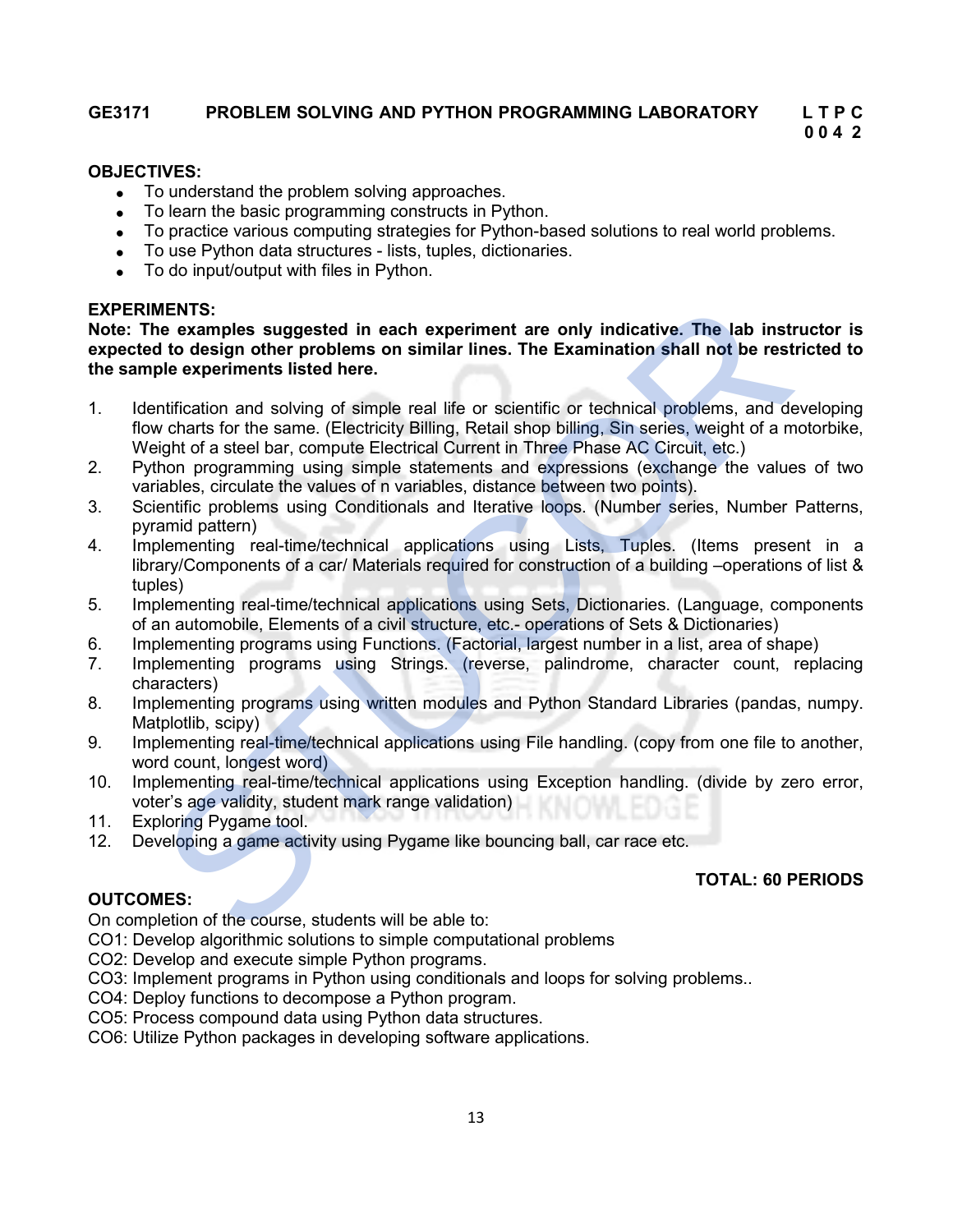# TEXT BOOKS:

- 1. Allen B. Downey, "Think Python : How to Think like a Computer Scientist", 2nd Edition, O'Reilly Publishers, 2016.
- 2. Karl Beecher, "Computational Thinking: A Beginner's Guide to Problem Solving and Programming", 1st Edition, BCS Learning & Development Limited, 2017.

# REFERENCES:

- 1. Paul Deitel and Harvey Deitel, "Python for Programmers", Pearson Education, 1st Edition, 2021.
- 2. G Venkatesh and Madhavan Mukund, "Computational Thinking: A Primer for Programmers and Data Scientists", 1st Edition, Notion Press, 2021.
- 3. John V Guttag, "Introduction to Computation and Programming Using Python: With Applications to Computational Modeling and Understanding Data", Third Edition, MIT Press, 2021 STUCOR
- 4. Eric Matthes, "Python Crash Course, A Hands on Project Based Introduction to Programming", 2nd Edition, No Starch Press, 2019.
- 5. https://www.python.org/
- 6. Martin C. Brown, "Python: The Complete Reference", 4th Edition, Mc-Graw Hill, 2018.

# BS3171 PHYSICS AND CHEMISTRY LABORATORY L T P C

0 0 4 2

# PHYSICS LABORATORY : (Any Seven Experiments)

#### OBJECTIVES:

- To learn the proper use of various kinds of physics laboratory equipment.
- To learn how data can be collected, presented and interpreted in a clear and concise manner.
- To learn problem solving skills related to physics principles and interpretation of experimental data.
- To determine error in experimental measurements and techniques used to minimize such error.
- To make the student as an active participant in each part of all lab exercises.
- 1. Torsional pendulum Determination of rigidity modulus of wire and moment of inertia of regular and irregular objects.
- 2. Simple harmonic oscillations of cantilever.
- 3. Non-uniform bending Determination of Young's modulus
- 4. Uniform bending Determination of Young's modulus
- 5. Laser- Determination of the wave length of the laser using grating
- 6. Air wedge Determination of thickness of a thin sheet/wire
- 7. a) Optical fibre -Determination of Numerical Aperture and acceptance angle b) Compact disc- Determination of width of the groove using laser.
- 8. Acoustic grating- Determination of velocity of ultrasonic waves in liquids.
- 9. Ultrasonic interferometer determination of the velocity of sound and compressibility of liquids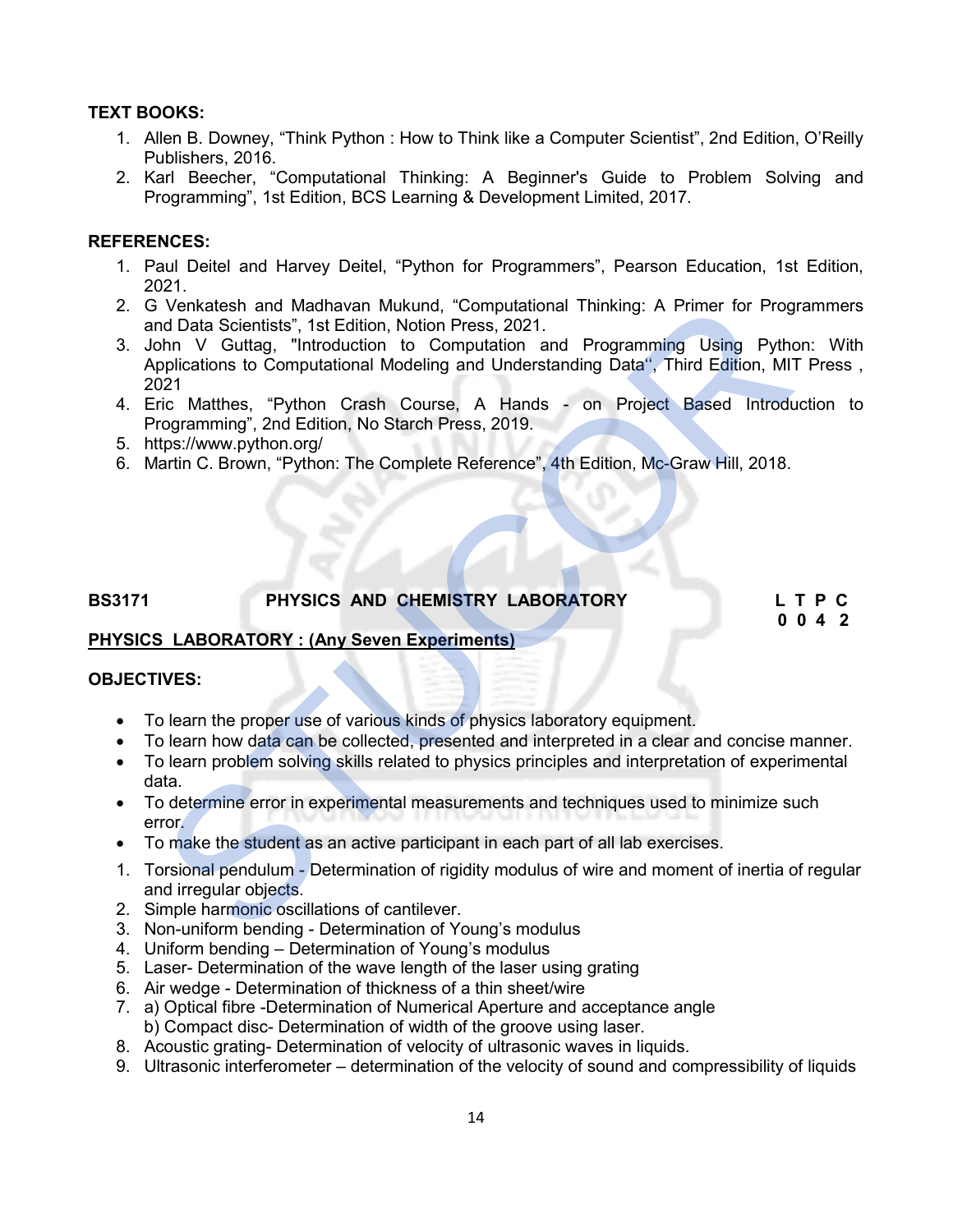- 10. Post office box -Determination of Band gap of a semiconductor.
- 11. Photoelectric effect
- 12. Michelson Interferometer.
- 13. Melde's string experiment
- 14. Experiment with lattice dynamics kit.

# OUTCOMES:

Upon completion of the course, the students should be able to

- Understand the functioning of various physics laboratory equipment.
- Use graphical models to analyze laboratory data.
- Use mathematical models as a medium for quantitative reasoning and describing physical reality.
- Access, process and analyze scientific information.
- Solve problems individually and collaboratively.

### CHEMISTRY LABORATORY: (Any seven experiments to be conducted)

# OBJECTIVES:

- To inculcate experimental skills to test basic understanding of water quality parameters, such as, acidity, alkalinity, hardness, DO, chloride and copper. Consumined and a mediator of the constant of the distantial models as a medium for quantitative reasoning and describing physiality.<br>
TRY LABORATORY: (Any seven experiments to be conducted)<br>
Consess, process and analyze sc
- To induce the students to familiarize with electroanalytical techniques such as, pH metry, potentiometry and conductometry in the determination of impurities in aqueous solutions.
- To demonstrate the analysis of metals and alloys.
- To demonstrate the synthesis of nanoparticles
	- 1. Preparation of  $\text{Na}_2\text{CO}_3$  as a primary standard and estimation of acidity of a water sample using the primary standard
	- 2. Determination of types and amount of alkalinity in water sample.
	- Split the first experiment into two
	- 3. Determination of total, temporary & permanent hardness of water by EDTA method.
	- 4. Determination of DO content of water sample by Winkler's method.
	- 5. Determination of chloride content of water sample by Argentometric method.
	- 6. Estimation of copper content of the given solution by Iodometry.
	- 7. Estimation of TDS of a water sample by gravimetry.
	- 8. Determination of strength of given hydrochloric acid using pH meter.
	- 9. Determination of strength of acids in a mixture of acids using conductivity meter.
	- 10. Conductometric titration of barium chloride against sodium sulphate (precipitation titration)
	- 11. Estimation of iron content of the given solution using potentiometer.
	- 12. Estimation of sodium /potassium present in water using flame photometer.
	- 13. Preparation of nanoparticles (TiO<sub>2</sub>/ZnO/CuO) by Sol-Gel method.
	- 14. Estimation of Nickel in steel
	- 15. Proximate analysis of Coal

# TOTAL : 30 PERIODS

TOTAL: 30 PERIODS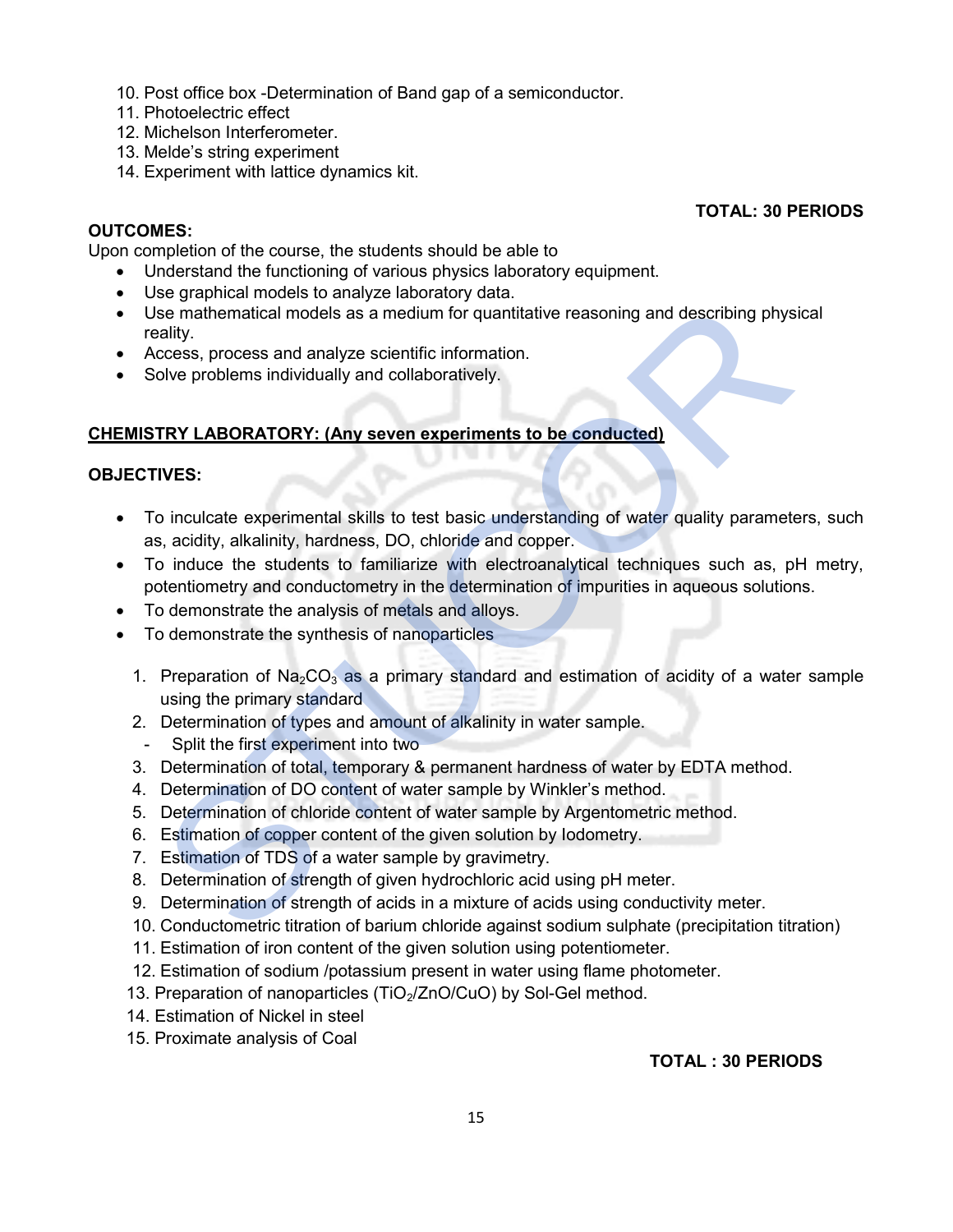# OUTCOMES :

- To analyse the quality of water samples with respect to their acidity, alkalinity, hardness and DO.
- To determine the amount of metal ions through volumetric and spectroscopic techniques
- To analyse and determine the composition of alloys.
- To learn simple method of synthesis of nanoparticles
- To quantitatively analyse the impurities in solution by electroanalytical techniques

# TEXT BOOKS :

1. J. Mendham, R. C. Denney, J.D. Barnes, M. Thomas and B. Sivasankar, Vogel's Textbook of Quantitative Chemical Analysis (2009). **OOKS:**<br>
Mendham, R. C. Denney, J.D. Barnes, M. Thomas and B. Sivasankar, Vogel's Texta<br>
1. Mendham, R. C. Denney, J.D. Barnes, M. Thomas and B. Sivasankar, Vogel's Texta<br>
1. MES<br>
1. THES<br>
1. THES<br>
1. THES<br>
1. THES<br>
2. Com

# HS3251 PROFESSIONAL ENGLISH - II L T P C 3 1 0 4

#### OBJECTIVES :

- To engage learners in meaningful language activities to improve their LSRW skills
- To enhance learners' awareness of general rules of writing for specific audiences
- To help learners understand the purpose, audience, contexts of different types of writing
- To develop analytical thinking skills for problem solving in communicative contexts
- To demonstrate an understanding of job applications and interviews for internship and placements

### UNIT I MAKING COMPARISONS 12

Listening – Evaluative Listening: Advertisements, Product Descriptions, -Audio / video; Listening and filling a Graphic Organiser (Choosing a product or service by comparison)

Speaking – Marketing a product, Persuasive Speech Techniques.

Reading - Reading advertisements, user manuals, brochures;

Writing – Professional emails, Email etiquette - Compare and Contrast Essay; Grammar – Mixed Tenses, Prepositional phrases

Vocabulary – Contextual meaning of words

### UNIT II EXPRESSING CAUSAL RELATIONS IN SPEAKING AND WRITING 12

Listening - Listening to longer technical talks and completing– gap filling exercises. Listening technical information from podcasts – Listening to process/event descriptions to identify cause & effects - Speaking – Describing and discussing the reasons of accidents or disasters based on news reports. Reading - Reading longer technical texts– Cause and Effect Essays, and Letters / emails of complaint,

Writing - Writing responses to complaints.

Grammar - Active Passive Voice transformations, Infinitive and Gerunds Vocabulary – Word Formation (Noun-Verb-Adj-Adv), Adverbs.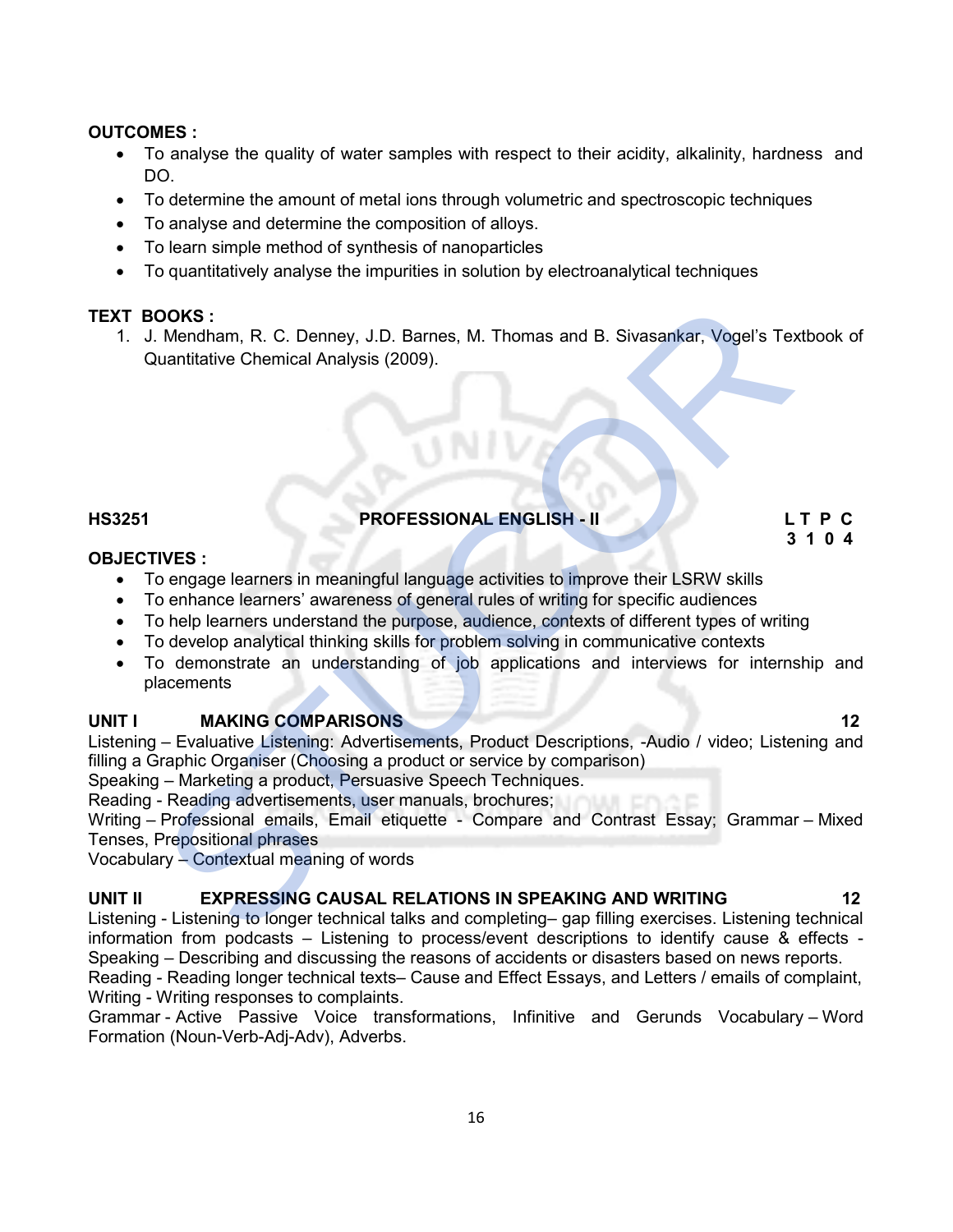# UNIT III PROBLEM SOLVING 12

Listening – Listening to / Watching movie scenes/ documentaries depicting a technical problem and suggesting solutions.

Speaking – Group Discussion(based on case studies), - techniques and Strategies,

Reading - Case Studies, excerpts from literary texts, news reports etc.,

Writing – Letter to the Editor, Checklists, Problem solution essay / Argumentative Essay

Grammar -– Errorcorrection; If conditional sentences

Vocabulary - Compound Words, Sentence Completion.

# UNIT IV REPORTING OF EVENTS AND RESEARCH 12 NOTIFIED A 12

Listening – Listening Comprehension based on news reports – and documentaries – Precise writing, Summarising, Speaking –Interviewing, Presenting an oral report, Mini presentations on select topics; Reading –Newspaper articles; Writing – Recommendations, Transcoding, Accident Report, Survey Report Grammar – Reported Speech, Modals Vocabulary – Conjunctions- use of prepositions I – Listening Comprehension based on news reports – and documentaries – Precissing, Speaking – Interviewing, Recentmentaries – Precissing Speaking – Interviewing, Recentmentations on select – Mewspaper articles: Writing –

# UNIT V THE ABILITY TO PUT IDEAS OR INFORMATION COGENTLY 12

Listening – Listening to TED Talks, Presentations, Formal job interviews, (analysis of the interview performance);

Speaking – Participating in a Role play, (interview/telephone interview), virtual interviews, Making presentations with visual aids;

 Reading – Company profiles, Statement of Purpose, (SOP), an excerpt of interview with professionals; Writing – Job / Internship application – Cover letter & Resume; Grammar – Numerical adjectives, Relative Clauses Vocabulary – Idioms.

### OUTCOMES:

At the end of the course, learners will be able

- To compare and contrast products and ideas intechnical texts.
- To identify cause and effects in events, industrial processes through technical texts
- To analyse problems in order to arrive at feasible solutions and communicate them orally and in the written format.
- To report events and the processes of technical and industrial nature.
- To present their opinions in a planned and logical manner, and draft effective resumes in context of job search.

# TEXT BOOKS :

- 1. English for Engineers & Technologists (2020 edition) Orient Blackswan Private Ltd. Department of English, Anna University.
- 2. English for Science & Technology Cambridge University Press 2021. Authored by Dr. Veena Selvam, Dr. Sujatha Priyadarshini, Dr. Deepa Mary Francis, Dr. KN. Shoba, and Dr. Lourdes Joevani, Department of English, Anna University.

#### REFERENCES:

- 1. Raman. Meenakshi, Sharma. Sangeeta (2019). Professional English. Oxford university press. New Delhi.
- 2. Improve Your Writing ed. V.N. Arora and Laxmi Chandra, Oxford Univ. Press, 2001, NewDelhi.
- 3. Learning to Communicate Dr. V. Chellammal. Allied Publishers, New Delhi, 2003
- 4. Business Correspondence and Report Writing by Prof. R.C. Sharma & Krishna Mohan, Tata McGraw Hill & Co. Ltd., 2001, New Delhi.
- 5. Developing Communication Skills by Krishna Mohan, Meera Bannerji- Macmillan India Ltd. 1990, Delhi.

TOTAL : 60 PERIODS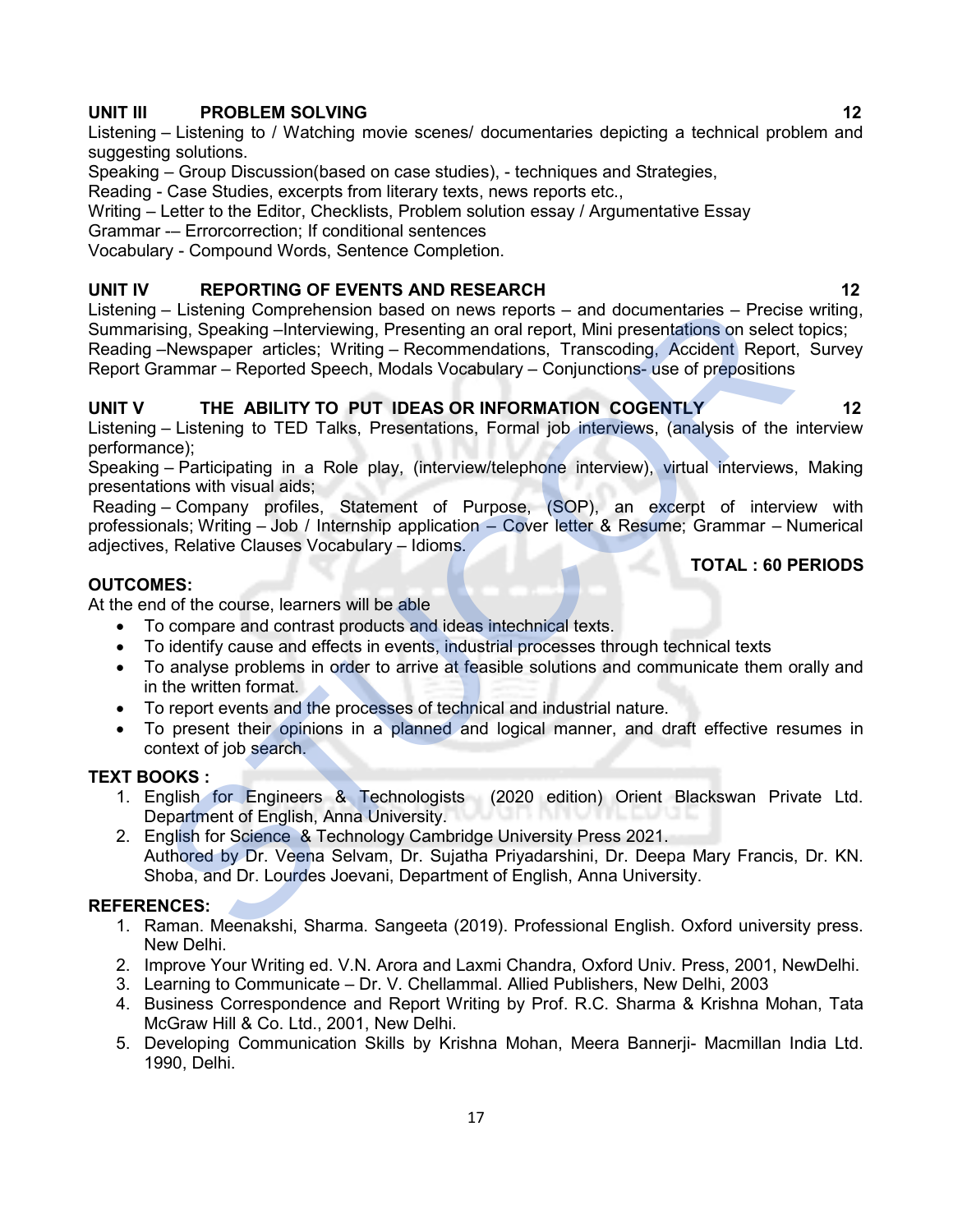#### MA3251 STATISTICS AND NUMERICAL METHODS L T P C

#### OBJECTIVES:

- This course aims at providing the necessary basic concepts of a few statistical and numerical methods and give procedures for solving numerically different kinds of problems occurring in engineering and technology.
- To acquaint the knowledge of testing of hypothesis for small and large samples which plays an important role in real life problems.
- To introduce the basic concepts of solving algebraic and transcendental equations.
- To introduce the numerical techniques of interpolation in various intervals and numerical techniques of differentiation and integration which plays an important role in engineering and technology disciplines.
- To acquaint the knowledge of various techniques and methods of solving ordinary differential equations.

# UNIT I TESTING OF HYPOTHESIS 9 + 3

Sampling distributions - Tests for single mean, proportion and difference of means (Large and small samples) – Tests for single variance and equality of variances – Chi square test for goodness of fit – Independence of attributes.

#### UNIT II DESIGN OF EXPERIMENTS 9 + 3

One way and two way classifications - Completely randomized design – Randomized block design – Latin square design -  $2^2$  factorial design.

# UNIT III SOLUTION OF EQUATIONS AND EIGENVALUE PROBLEMS 9 + 3

Solution of algebraic and transcendental equations - Fixed point iteration method – Newton Raphson method- Solution of linear system of equations - Gauss elimination method – Pivoting - Gauss Jordan method – Iterative methods of Gauss Jacobi and Gauss Seidel - Eigenvalues of a matrix by Power method and Jacobi's method for symmetric matrices. of mindials are interlevent and integration which plays an important red in enginee<br>
changing of differentiation and integration which plays an important rede in enginee<br>
changing disciplines.<br>
TESTING OF HYPOTHESIS<br>
or ac

### UNIT IV INTERPOLATION, NUMERICAL DIFFERENTIATION AND NUMERICAL INTEGRATION 9 +3

Lagrange's and Newton's divided difference interpolations – Newton's forward and backward difference interpolation – Approximation of derivates using interpolation polynomials – Numerical single and double integrations using Trapezoidal and Simpson's 1/3 rules.

# UNIT V NUMERICAL SOLUTION OF ORDINARY DIFFERENTIAL EQUATIONS 9 +3

Single step methods: Taylor's series method - Euler's method - Modified Euler's method - Fourth order Runge-Kutta method for solving first order differential equations - Multi step methods: Milne's and Adams - Bash forth predictor corrector methods for solving first order differential equations.

#### TOTAL: 60 PERIODS

#### OUTCOMES:

Upon successful completion of the course, students will be able to:

- Apply the concept of testing of hypothesis for small and large samples in real life problems.
- Apply the basic concepts of classifications of design of experiments in the field of agriculture.
- Appreciate the numerical techniques of interpolation in various intervals and apply the numerical techniques of differentiation and integration for engineering problems.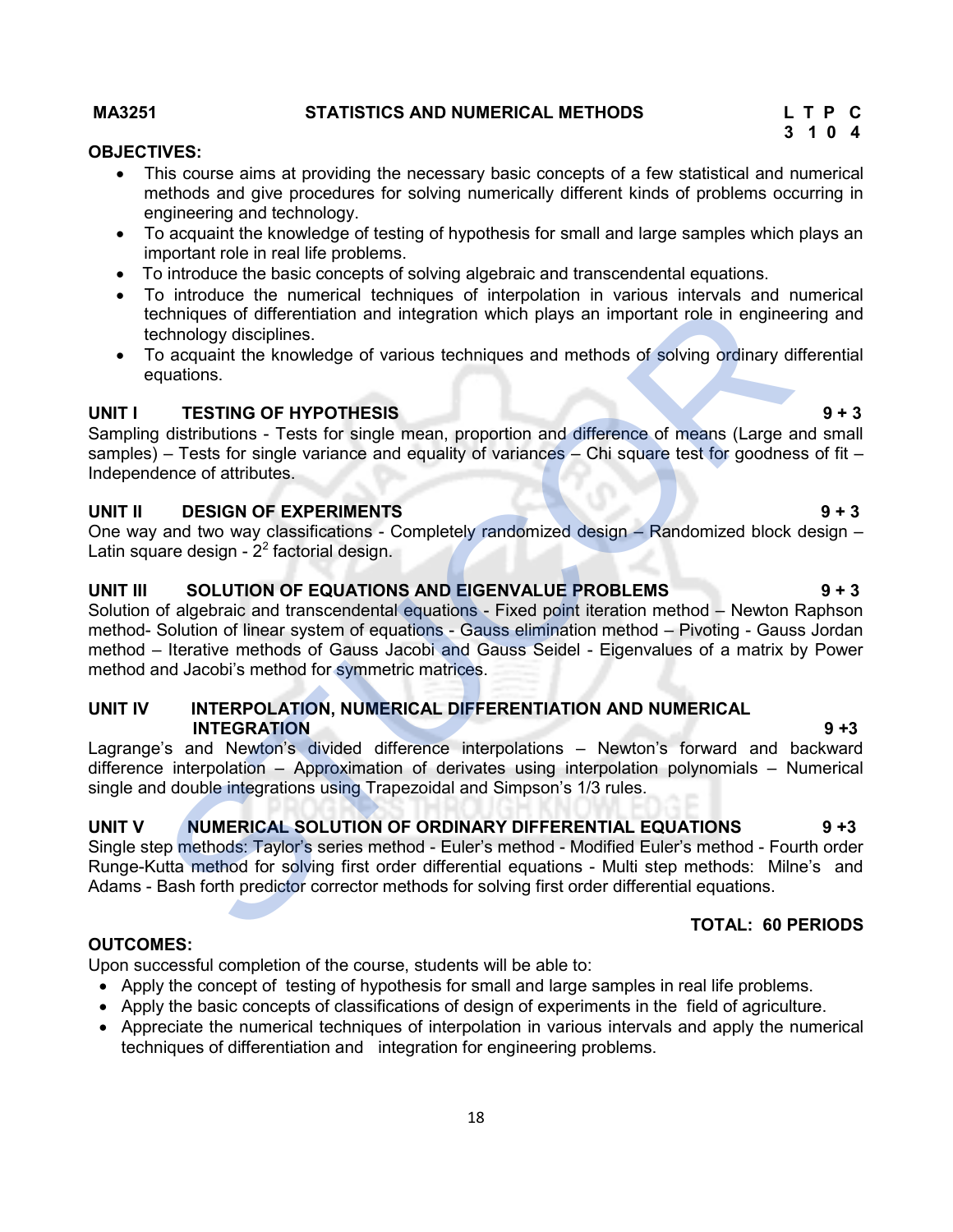- Understand the knowledge of various techniques and methods for solving first and second order ordinary differential equations.
- Solve the partial and ordinary differential equations with initial and boundary conditions by using certain techniques with engineering applications.

# TEXT BOOKS:

- 1. Grewal, B.S., and Grewal, J.S., "Numerical Methods in Engineering and Science", Khanna Publishers, 10<sup>th</sup> Edition, New Delhi, 2015.
- 2. Johnson, R.A., Miller, I and Freund J., "Miller and Freund's Probability and Statistics for Engineers", Pearson Education, Asia, 8<sup>th</sup> Edition, 2015.

# REFERENCES:

- 1. Burden, R.L and Faires, J.D. "Numerical Analysis", 9<sup>th</sup> Edition, Cengage Learning, 2016.
- 2. Devore. J.L., "Probability and Statistics for Engineering and the Sciences", Cengage Learning, New Delhi, 8<sup>th</sup> Edition, 2014.
- 3. Gerald. C.F. and Wheatley. P.O. "Applied Numerical Analysis" Pearson Education, Asia, New Delhi, 7<sup>th</sup> Edition, 2007.
- 4. Gupta S.C. and Kapoor V. K., " Fundamentals of Mathematical Statistics", Sultan Chand & Sons, New Delhi, 12<sup>th</sup> Edition, 2020.
- 5. Spiegel. M.R., Schiller. J. and Srinivasan. R.A., "Schaum's Outlines on Probability and Statistics ", Tata McGraw Hill Edition, 4<sup>th</sup> Edition, 2012.
- 6. Walpole. R.E., Myers. R.H., Myers. S.L. and Ye. K., "Probability and Statistics for Engineers and Scientists", 9<sup>th</sup> Edition, Pearson Education, Asia, 2010.

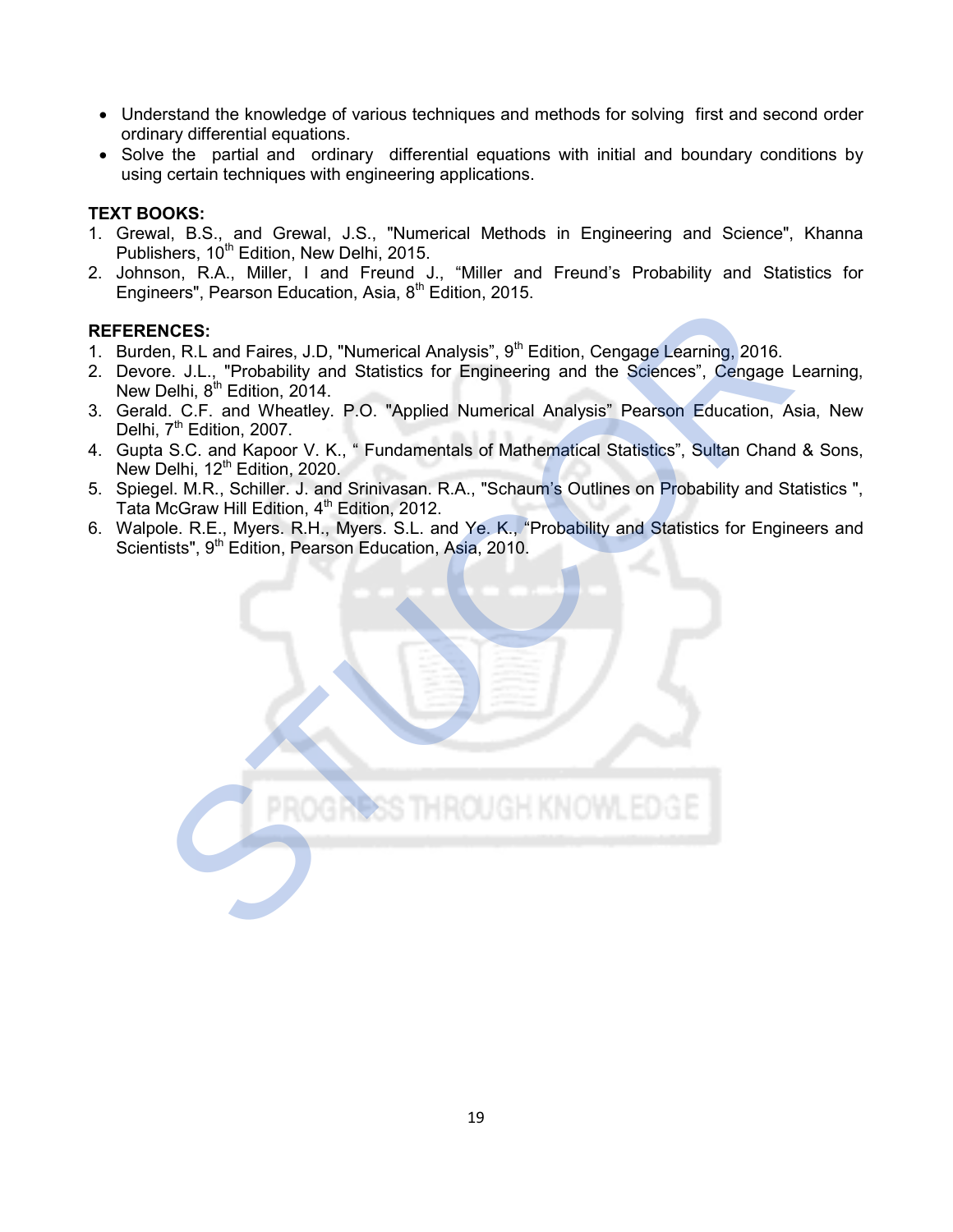### OBJECTIVES :

- To make the students to understand the basics of dielectric materials and insulation.
- To understand the electrical properties of materials including free electron theory, applications of quantum mechanics and magnetic materials.
- To instil knowledge on physics of semiconductors, determination of charge carriers and device applications
- To establish a sound grasp of knowledge on different optical properties of materials, optical displays and applications
- To inculcate an idea of significance of nano structures, quantum confinement and ensuing nano device applications.

# UNIT I DIELECTRIC MATERIALS AND INSULATION 9

Matter polarization and relative permittivity: definition – dipole moment and polarization vector Ppolarization mechanisms: electronic, ionic, orientational, interfacial and total polarization – frequency dependence – local field and Causius-Mossetti equation – dielectric constant and dielectric loss – Gauss's law and boundary conditions – dielectric strength, introduction to insulation breakdown in gases, liquids and solids – capacitor materials – typical capacitor constructions – piezoelectricity, ferroelectricity and pyroelectricity – quartz oscillators and filters – piezo and pyroelectric crystals.

# UNIT II ELECTRICAL AND MAGNETIC PROPERTIES OF MATERIALS 9

Classical free electron theory - Expression for electrical conductivity – Thermal conductivity, expression - Quantum free electron theory :Tunneling – degenerate states – Fermi- Dirac statistics – Density of energy states – Electron in periodic potential – Energy bands in solids – tight binding approximation - Electron effective mass – concept of hole. Magnetic materials: Dia, para and ferromagnetic effects – paramagnetism in the conduction electrons in metals – exchange interaction and ferromagnetism – quantum interference devices – GMR devices. isplys and applications<br>
o inculcate an idea of significance of nano structures, quantum confinement and<br>
and device applications.<br>
DIELECTRIC MATERIALS AND INSULATION<br>
olarization and elative permittivity: definition – di

# UNIT III SEMICONDUCTORS AND TRANSPORT PHYSICS 9

Intrinsic Semiconductors – Energy band diagram – direct and indirect band gap semiconductors – Carrier concentration in intrinsic semiconductors – extrinsic semiconductors - Carrier concentration in N-type & P-type semiconductors – Variation of carrier concentration with temperature – Carrier transport in Semiconductors: Drift, mobility and diffusion – Hall effect and devices – Ohmic contacts – Schottky diode.

# UNIT IV OPTICAL PROPERTIES OF MATERIALS 9

Classification of optical materials – Optical processes in semiconductors: optical absorption and emission, charge injection and recombination, optical absorption, loss and gain. Optical processes in quantum wells – Optoelectronic devices: light detectors and solar cells – light emitting diode – laser diode - optical processes in organic semiconductor devices –excitonic state – Electro-optics and nonlinear optics: Modulators and switching devices – plasmonics.

# UNIT V NANO DEVICES 9

Density of states for solids - Significance between Fermi energy and volume of the material – Quantum confinement – Quantum structures – Density of states for quantum wells, wires and dots – Band gap of nanomaterials –Tunneling – Single electron phenomena – Single electron Transistor. Conductivity of metallic nanowires – Ballistic transport – Quantum resistance and conductance –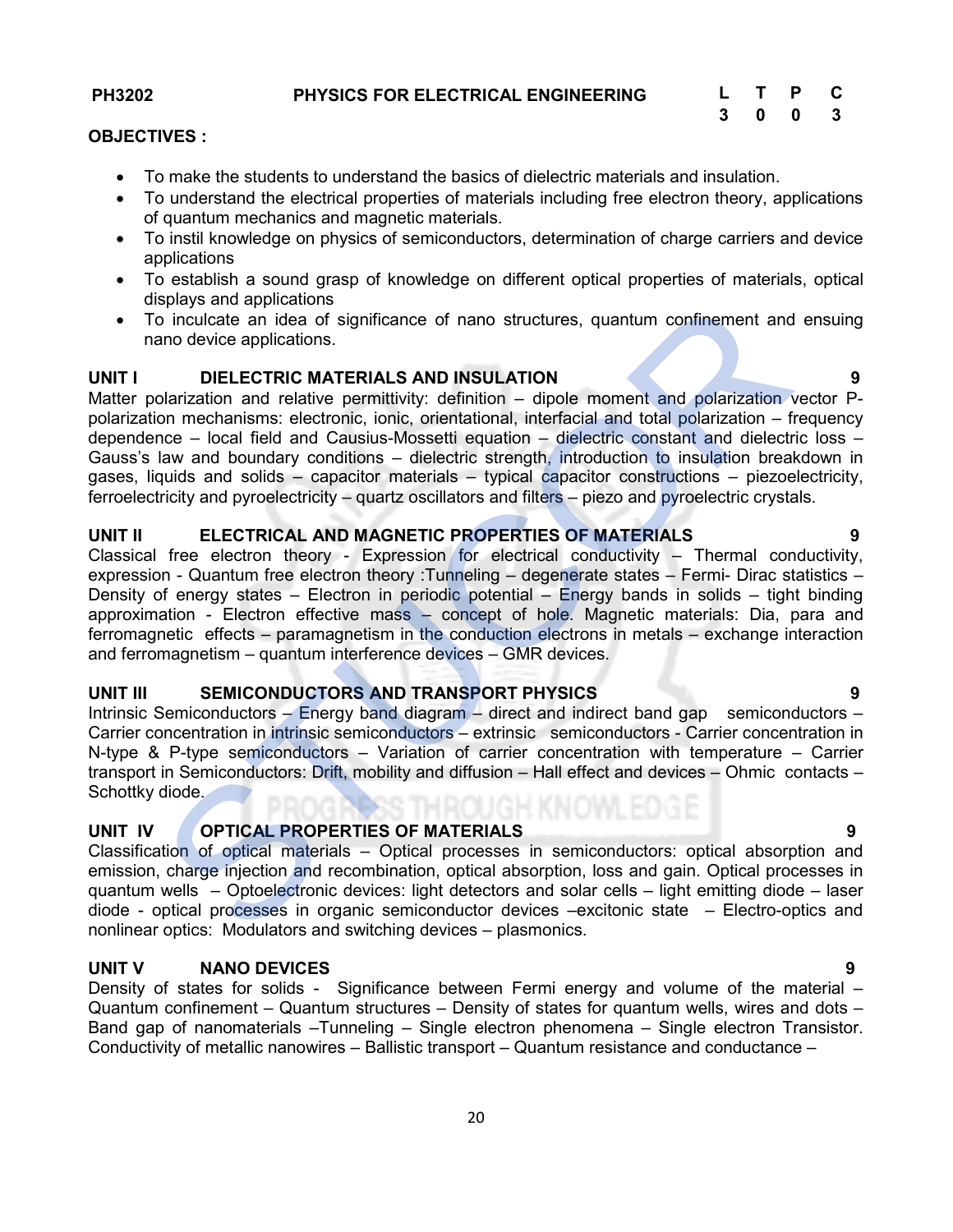Carbon nanotubes: Properties and applications - Spintronic devices and applications – Optics in quantum structures – quantum well laser.

### TOTAL: 45 PERIODS

### OUTCOMES:

At the end of the course, the students should be able to

- know basics of dielectric materials and insulation.
- gain knowledge on the electrical and magnetic properties of materials and their applications
- understand clearly of semiconductor physics and functioning of semiconductor devices
- understand the optical properties of materials and working principles of various optical devices
- appreciate the importance of nanotechnology and nanodevices.

### TEXT BOOKS:

- 1. S.O. Kasap. Principles of Electronic Materials and Devices, McGraw Hill Education (Indian Edition), 2020.
- 2. R.F.Pierret. Semiconductor Device Fundamentals. Pearson (Indian Edition), 2006.
- 3. G.W.Hanson. Fundamentals of Nanoelectronics. Pearson Education (Indian Edition), 2009.

#### REFERENCES:

- 1 .Laszlo Solymar, Walsh, Donald, Syms and Richard R.A., Electrical Properties of Materials, Oxford Univ. Press (Indian Edition) 2015.
- 2. Jasprit Singh, Semiconductor Optoelectronics: Physics and Technology, McGraw- Hill Education (Indian Edition), 2019.
- 3. Charles Kittel, Introduction to Solid State Physics, Wiley India Edition, 2019.
- 4. Mark Fox, Optical Properties of Solids, Oxford Univ.Press, 2001.
- 5. Parag K. Lala, Quantum Computing: A Beginner's Introduction, McGraw-Hill Education (Indian Edition), 2020.

# BE3255 BASIC CIVIL AND MECHANICAL ENGINEERING L T P C

#### 3 0 0 3 OBJECTIVES:

- To provide the students an illustration of the significance of the Civil and Mechanical Engineering Profession in satisfying the societal needs.
- To help students acquire knowledge in the basics of surveying and the materials used for construction. nueus and we by the impact phenometric of materials and working principles of various opiodal<br>titletion), 2020.<br>
STUCORS:<br>
CONS:<br>
CONS:<br>
CONS:<br>
CONS:<br>
CORS:<br>
CORS:<br>
CORS:<br>
CORS:<br>
CORS:<br>
CORS:<br>
CORS:<br>
CORS:<br>
CORS:<br>
CORS:<br>
C
- To provide an insight to the essentials of components of a building and the infrastructure facilities.
- To explain the component of power plant units and detailed explanation to IC engines their working principles.
- To explain the Refrigeration & Air-conditioning system.

# UNIT I PART A: OVERVIEW OF CIVIL ENGINEERING 5

Civil Engineering contributions to the welfare of Society - Specialized sub disciplines in Civil Engineering – Structural, Construction, Geotechnical, Environmental, Transportation and Water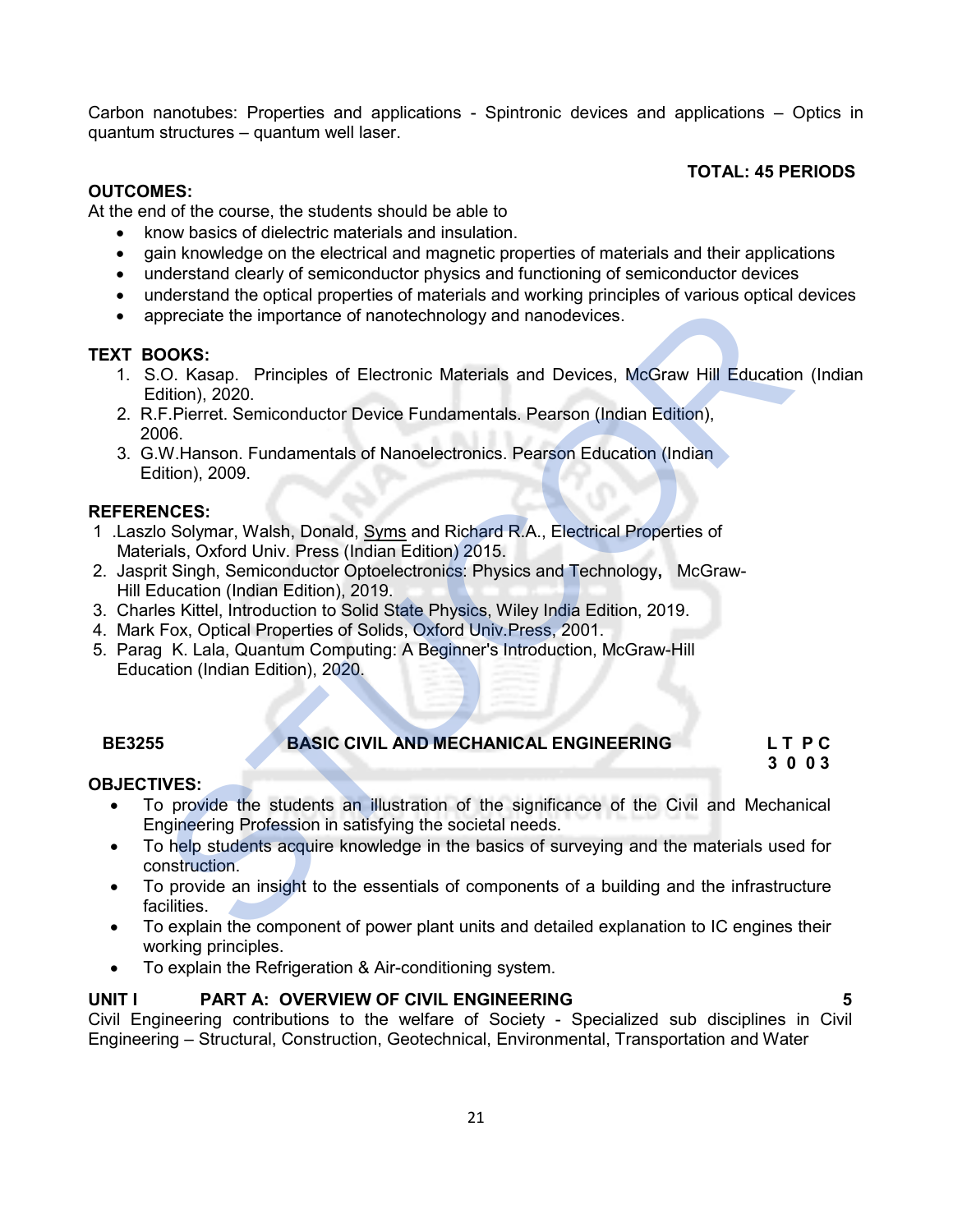Resources Engineering – National building code – terminologists: Plinth area, Carpet area, Floor area, Buildup area, Floor space index - Types of buildings: Residential buildings, Industrial buildings.

# UNIT I PART B: OVERVIEW OF MECHANICAL ENGINEERING 4

Overview of Mechanical Engineering - Mechanical Engineering Contributions to the welfare of Society –Specialized sub disciplines in Mechanical Engineering – Manufacturing, Automation, Automobile and Energy Engineering - Interdisciplinary concepts in Mechanical Engineering.

# UNIT II SURVEYING AND CIVIL ENGINEERING MATERIALS 9

**Surveying:** Objects – Classification – Principles – Measurements of Distances and angles – Leveling – Determination of areas– Contours.

Civil Engineering Materials: Bricks – Stones – Sand – Cement – Concrete – Steel - Timber - Modern Materials, Thermal and Acoustic Insulating Materials, Decorative Panels, Water Proofing Materials. Modern uses of Gypsum, Pre-fabricated Building component (brief discussion only)

# UNIT III BUILDING COMPONENTS AND INFRASTRUCTURE AND SALL THE RESERVE THAT AND INFRASTRUCTURE

Building plans – Setting out of a Building - Foundations: Types of foundations - Bearing capacity and settlement – Brick masonry – Stone Masonry – Beams – Columns – Lintels – Roofing – Flooring – Plastering.

Types of Bridges and Dams – Water Supply Network - Rain Water Harvesting – Solid Waste Management - Introduction to Highways and Railways - Introduction to Green Buildings.

# UNIT IV INTERNAL COMBUSTION ENGINES AND POWER PLANTS 9

Classification of Power Plants- Working principle of steam, Gas, Diesel, Hydro -electric and Nuclear Power plants- Internal combustion engines as automobile power plant – Working principle of Petrol and Diesel Engines – Four stroke and two stroke cycles – Comparison of four stroke and two stroke engines. Working principle of Boilers-Turbines, Reciprocating Pumps (single acting and double acting) and Centrifugal Pumps, Concept of hybrid engines. Industrial safety practices and protective devices -<br>
Determination of areas-Contours.<br>
Thermination of areas-Contours.<br>
Thermination of areas-Contours.<br>
Thermal and Acoustic Insulating Materials. Decorative Panels, Water Proofing Materials: Bricks - Stones - Samily deteri

# UNIT V REFRIGERATION AND AIR CONDITIONING SYSTEM

Terminology of Refrigeration and Air Conditioning. Principle of vapour compression and absorption system–Layout of typical domestic refrigerator–Window and Split type room Air conditioner. Properties of air - water mixture, concepts of psychometric and its process.

# OUTCOMES:

CO1: Understanding profession of Civil and Mechanical engineering.

CO2: Summarise the planning of building, infrastructure and working of Machineries.

CO3: Apply the knowledge gained in respective discipline

CO4: Illustrate the ideas of Civil and Mechanical Engineering applications.

CO5: Appraise the material, Structures, machines and energy.

# TEXT BOOKS:

1. G Shanmugam, M S Palanichamy, Basic Civil and Mechanical Engineering, McGraw Hill Education; First edition, 2018

TOTAL: 45 PERIODS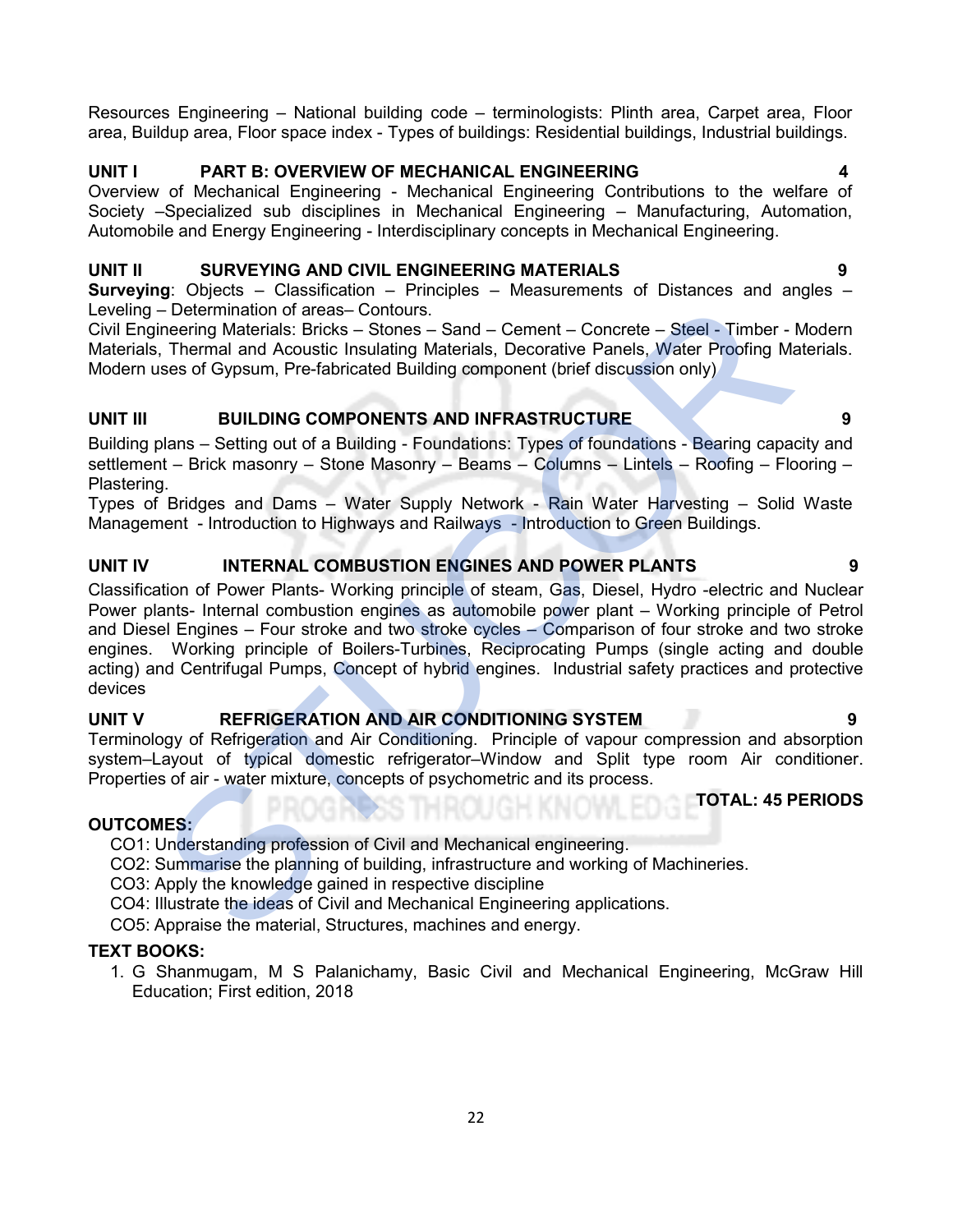#### REFERENCES:

- 1. Palanikumar, K. Basic Mechanical Engineering, ARS Publications, 2018.
- 2. Ramamrutham S., "Basic Civil Engineering", Dhanpat Rai Publishing Co.(P) Ltd, 2013.
- 3. Seetharaman S., "Basic Civil Engineering", Anuradha Agencies, 2005.
- 4. Shantha Kumar SRJ., "Basic Mechanical Engineering", Hi-tech Publications, Mayiladuthurai, 2000.

### GE3251 ENGINEERING GRAPHICS L T P C

# 2 0 4 4

### OBJECTIVES:

The main learning objective of this course is to prepare the students for:

- 1. Drawing engineering curves.
- 2. Drawing freehand sketch of simple objects.
- 3. Drawing orthographic projection of solids and section of solids.
- 4. Drawing development of solids
- 5. Drawing isometric and perspective projections of simple solids.

### CONCEPTS AND CONVENTIONS (Not for Examination)

Importance of graphics in engineering applications — Use of drafting instruments — BIS conventions and specifications — Size, layout and folding of drawing sheets — Lettering and dimensioning.

# UNIT I PLANE CURVES AND FREEHAND SKETCHING FREEMALL RESERVES AND RESERVE ASSESSED.

Basic Geometrical constructions, Curves used in engineering practices: Conics — Construction of ellipse, parabola and hyperbola by eccentricity method — Construction of cycloid — construction of involutes of square and circle — Drawing of tangents and normal to the above curves.

### UNIT II PROJECTION OF POINTS, LINES AND PLANE SURFACE 6+12

Orthographic projection- principles-Principal planes-First angle projection-projection of points. Projection of straight lines (only First angle projections) inclined to both the principal planes - Determination of true lengths and true inclinations by rotating line method and traces. Projection of planes (polygonal and circular surfaces) inclined to both the principal planes by rotating object method.

# UNIT III PROJECTION OF SOLIDS **A PICTURE 1999 THE CONTROL** 6+12

Projection of simple solids like prisms, pyramids, cylinder, cone and truncated solids when the axis is inclined to one of the principal planes and parallel to the other by rotating object method. Visualization concepts and Free Hand sketching: Visualization principles —Representation of Three Dimensional objects — Layout of views- Freehand sketching of multiple views from pictorial views of objects. ENGINEERING GRAPHICS<br>
Lateraing objective of this course is to prepare the students for:<br>
The larming engineering curves.<br>
Trawing engineering curves.<br>
Trawing engineering curves.<br>
Trawing development of solids and section

Practicing three dimensional modeling of simple objects by CAD Software(Not for examination)

### UNIT IV PROJECTION OF SECTIONED SOLIDS AND DEVELOPMENT OF SURFACES 6 +12

Sectioning of above solids in simple vertical position when the cutting plane is inclined to the one of the principal planes and perpendicular to the other — obtaining true shape of section. Development of lateral surfaces of simple and sectioned solids — Prisms, pyramids cylinders and cones.

Practicing three dimensional modeling of simple objects by CAD Software(Not for examination)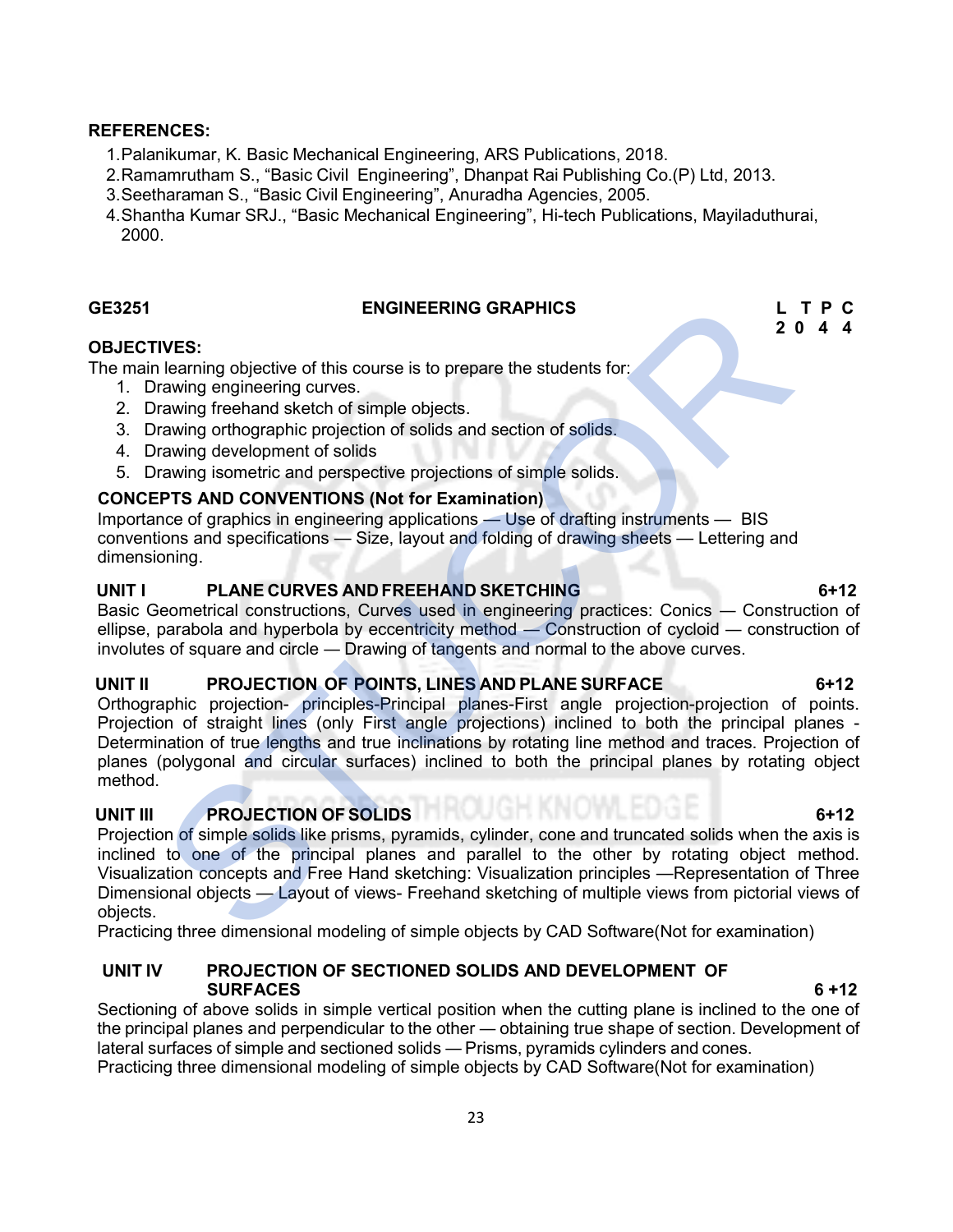### UNIT V ISOMETRIC AND PERSPECTIVE PROJECTIONS 6+12

Principles of isometric projection — isometric scale —lsometric projections of simple solids and truncated solids - Prisms, pyramids, cylinders, cones- combination of two solid objects in simple vertical positions - Perspective projection of simple solids-Prisms, pyramids and cylinders by visual ray method.

Practicing three dimensional modeling of isometric projection of simple objects by CAD Software(Not for examination)

### TOTAL: (L=30+P=60) 90 PERIODS

### OUTCOMES:

On successful completion of this course, the student will be able to

- Use BIS conventions and specifications for engineering drawing.
- Construct the conic curves, involutes and cycloid.
- Solve practical problems involving projection of lines.
- Draw the orthographic, isometric and perspective projections of simple solids.
- Draw the development of simple solids.

### TEXT BOOK:

- 1. Bhatt N.D. and Panchal V.M., "Engineering Drawing", Charotar Publishing House, 53 rd Edition, 2019.
- 2. Natrajan K.V., "A Text Book of Engineering Graphics", Dhanalakshmi Publishers, Chennai, 2018.
- 3. Parthasarathy, N. S. and Vela Murali, "Engineering Drawing", Oxford University Press, 2015

### REFERENCES:

- 1. Basant Agarwal and Agarwal C.M., "Engineering Drawing", McGraw Hill, 2<sup>nd</sup> Edition, 2019.
- 2. Gopalakrishna K.R., "Engineering Drawing" (Vol. I&II combined), Subhas Publications, Bangalore,  $27<sup>th</sup>$  Edition, 2017.
- 3. Luzzader, Warren.J. and Duff,John M., "Fundamentals of Engineering Drawing with an introduction to Interactive Computer Graphics for Design and Production, Eastern Economy Edition, Prentice Hall of India Pvt. Ltd, New Delhi, 2005. Use BIS conventions and specifications for engineering drawing.<br>Construct the conic curves, involving projection of lines.<br>Solve practical problems involving projection of lines.<br>Draw the othographic, isometric and prespec
- 4. Parthasarathy N. S. and Vela Murali, "Engineering Graphics", Oxford University, Press, New Delhi, 2015.
- 5. Shah M.B., and Rana B.C., "Engineering Drawing", Pearson Education India, 2<sup>nd</sup> Edition, 2009.
- 6. Venugopal K. and Prabhu Raja V., "Engineering Graphics", New Age International (P) Limited, 2008.

# Publication of Bureau of Indian Standards: **The Line of Australia**

- 1. IS 10711 2001: Technical products Documentation Size and lay out of drawing sheets.
- 2. IS 9609 (Parts 0 & 1) 2001: Technical products Documentation Lettering.
- 3. IS 10714 (Part 20) 2001 & SP 46 2003: Lines for technical drawings.
- 4. IS 11669 1986 & SP 46 —2003: Dimensioning of Technical Drawings.
- 5. IS 15021 (Parts 1 to 4) 2001: Technical drawings Projection Methods.

#### Special points applicable to University Examinations on Engineering Graphics:

- 1. There will be five questions, each of either or type covering all units of the syllabus.
- 2. All questions will carry equal marks of 20 each making a total of 100.
- 3. The answer paper shall consist of drawing sheets of A3 size only. The students will be permitted to use appropriate scale to fit solution within A3 size.
- 4. The examination will be conducted in appropriate sessions on the same day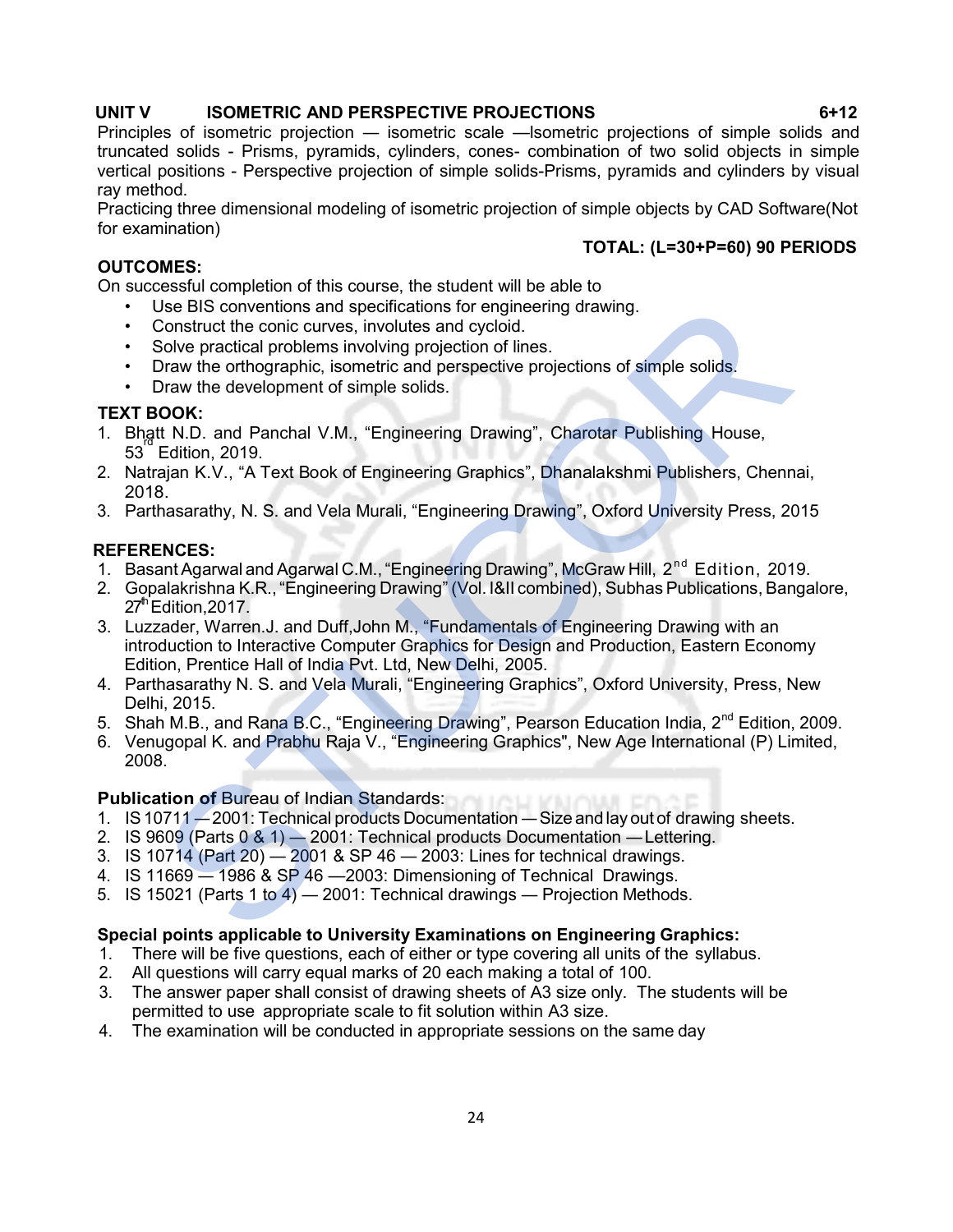To introduce the phenomenon of resonance in coupled circuits.

 To provide key concepts to analyze and understand electrical circuits To impart knowledge on solving circuit equations using network theorems

To introduce Phasor diagrams and analysis of single &three phase circuits

# UNIT I BASIC CIRCUITS ANALYSIS **Example 2018** 1943

To introduce electric circuits and its analysis

Fundamentals concepts of R, L and C elements-Energy Sources- Ohm's Law -Kirchhoff 's Laws – DC Circuits – Resistors in series and parallel circuits - A.C Circuits – Average and RMS Value – Complex Impedance – Phasor diagram - Real and Reactive Power, Power Factor, Energy -Mesh current and node voltage methods of analysis D.C and A.C Circuits.

# UNIT II NETWORK REDUCTION AND THEOREMS FOR DC AND AC CIRCUITS 9+3

Network reduction: voltage and current division, source transformation – star delta conversion. Theorems – Superposition, Thevenin's and Norton's Theorem – Maximum power transfer theorem – Reciprocity Theorem – Millman's theorem- Tellegen's Theorem-Statement, application to DC and AC Circuits. entation of the comparison of the students. The Comparison of the phase with the phase and parallel circuits - AC Circuits - Average and RMS is impedance - Phasor diagram - Real and Reactive Power, Power Factor, Energy and

# UNIT III TRANSIENT RESPONSE ANALYSIS 844 PH 2012 11 12 13 14 PH 3

Introduction – Laplace transforms and inverse Laplace transforms- standard test signals -Transient response of RL, RC and RLC circuits using Laplace transform for Source free, Step input and Sinusoidal input.

# UNIT IV RESONANCE AND COUPLED CIRCUITS FOR A SERVICE AND SHAPE AND SHAPE AND SHAPE AND SHAPE AND SHAPE AND SHA

Series and parallel resonance –frequency response – Quality factor and Bandwidth – Self and mutual inductance – Coefficient of coupling – Dot rule-Analysis of coupled circuits– Single Tuned circuits..

# UNIT V THREE PHASE CIRCUITS **1943** THE STATE OF STATE 1943

Analysis of three phase 3-wire and 4-wire circuits with star and delta connected loads, balanced and unbalanced – phasor diagram of voltages and currents – power measurement in three phase circuits– Power Factor Calculations.

# OUTCOMES:

After completing this course, the students will be able to:

- CO1: Explain circuit's behavior using circuit laws.
- CO2: Apply mesh analysis/ nodal analysis / network theorems to determine behavior of the given DC and AC circuit
- CO3: Compute the transient response of first order and second order systems to step and sinusoidal input
- CO4: Compute power, line/ phase voltage and currents of the given three phase circuit
- CO5: Explain the frequency response of series and parallel RLC circuits
- CO6: Explain the behavior of magnetically coupled circuits.

OBJECTIVES:

# TOTAL: 60 PERIODS

25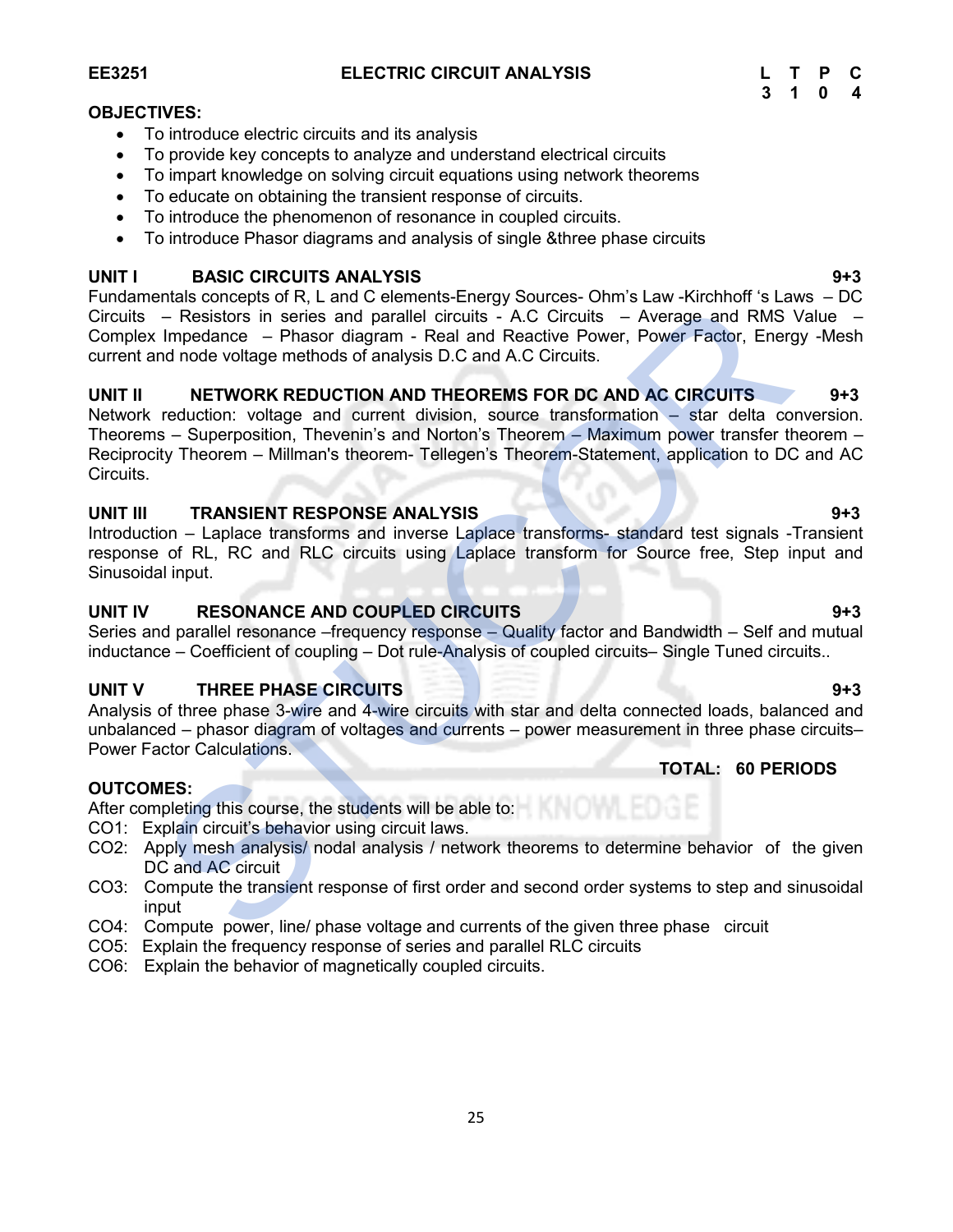# TEXT BOOKS:

- 1. William H. HaytJr, Jack E. Kemmerly and Steven M. Durbin, "Engineering Circuits Analysis", McGraw Hill publishers,  $9<sup>th</sup>$ edition, New Delhi, 2020.
- 2. Charles K. Alexander, Mathew N.O. Sadiku, "Fundamentals of Electric Circuits", Second Edition, McGraw Hill, 2019.
- 3. Allan H. Robbins, Wilhelm C. Miller, "Circuit Analysis Theory and Practice", Cengage Learning India, 2013.

# **REFERENCES**

- 1. Chakrabarti A, "Circuits Theory (Analysis and synthesis), Dhanpat Rai& Sons, New Delhi, 2020.
- 2 Joseph A. Edminister, Mahmood Nahvi, "Electric circuits", Schaum's series, McGraw-Hill, First Edition, 2019.
- 4. M E Van Valkenburg, "Network Analysis",Prentice-Hall of India Pvt Ltd, New Delhi, 2015.
- 5. Richard C. Dorf and James A. Svoboda, "Introduction to Electric Circuits", 7th Edition, John Wiley & Sons, Inc. 2018.
- 6. Sudhakar A and Shyam Mohan SP, "Circuits and Networks Analysis and Synthesis", McGraw Hill,

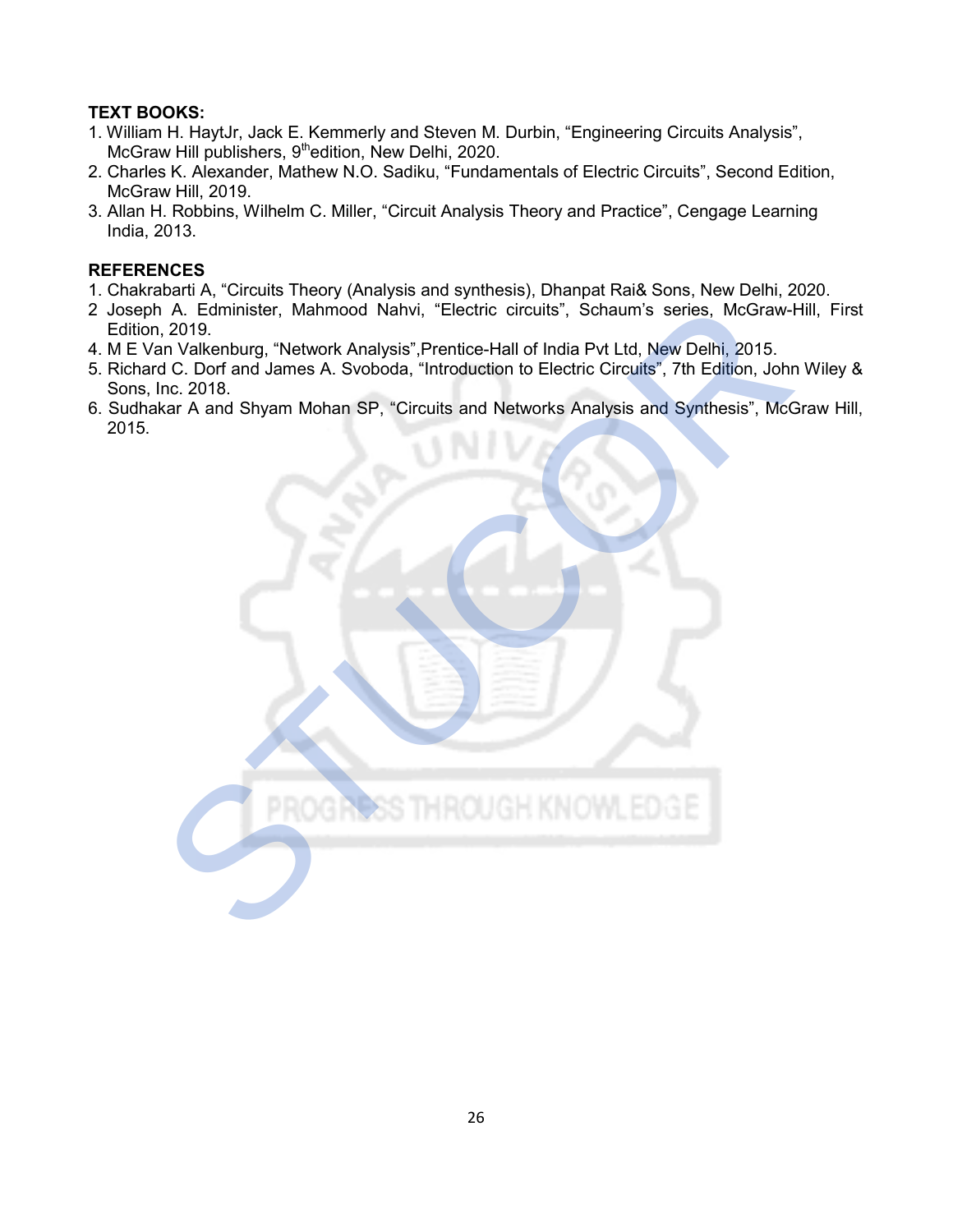# NCC Credit Course Level 1\*

| <b>NX3251</b>      | (ARMY WING) NCC Credit Course Level - I                                                       | 2 | 0 | P<br>0 | C<br>$\mathbf{2}$ |
|--------------------|-----------------------------------------------------------------------------------------------|---|---|--------|-------------------|
| <b>NCC GENERAL</b> |                                                                                               |   |   |        | 6                 |
| NCC <sub>1</sub>   | Aims, Objectives & Organization of NCC                                                        |   |   |        | 1                 |
| NCC <sub>2</sub>   | Incentives                                                                                    |   |   |        | $\overline{2}$    |
| NCC <sub>3</sub>   | Duties of NCC Cadet                                                                           |   |   |        | 1                 |
| NCC <sub>4</sub>   | NCC Camps: Types & Conduct                                                                    |   |   |        | $\overline{2}$    |
|                    | <b>NATIONAL INTEGRATION AND AWARENESS</b>                                                     |   |   |        | 4                 |
| NI <sub>1</sub>    | National Integration: Importance & Necessity                                                  |   |   |        | 1                 |
| NI <sub>2</sub>    | <b>Factors Affecting National Integration</b>                                                 |   |   |        | 1                 |
| NI3                | Unity in Diversity & Role of NCC in Nation Building                                           |   |   |        | 1                 |
| NI 4               | <b>Threats to National Security</b>                                                           |   |   |        | 1                 |
|                    | PERSONALITY DEVELOPMENT                                                                       |   |   |        | 7                 |
| PD <sub>1</sub>    | Self-Awareness, Empathy, Critical & Creative Thinking, Decision<br>Making and Problem Solving |   |   |        | $\overline{2}$    |
| PD <sub>2</sub>    | <b>Communication Skills</b>                                                                   |   |   |        | 3                 |
| PD <sub>3</sub>    | <b>Group Discussion: Stress &amp; Emotions</b>                                                |   |   |        | $\overline{2}$    |
| <b>LEADERSHIP</b>  |                                                                                               |   |   |        | 5                 |
| L <sub>1</sub>     | Leadership Capsule: Traits, Indicators, Motivation, Moral Values,<br><b>Honour Code</b>       |   |   |        | 3                 |
| L <sub>2</sub>     | Case Studies: Shivaji, Jhasi Ki Rani                                                          |   |   |        | 2                 |
|                    | SOCIAL SERVICE AND COMMUNITY DEVELOPMENT                                                      |   |   |        | 8                 |
| <b>SS1</b>         | Basics, Rural Development Programmes, NGOs, Contribution of<br>Youth                          |   |   |        | 3                 |
| SS <sub>4</sub>    | Protection of Children and Women Safety                                                       |   |   |        | 1                 |
| <b>SS 5</b>        | Road / Rail Travel Safety                                                                     |   |   |        | 1                 |
| SS <sub>6</sub>    | <b>New Initiatives</b>                                                                        |   |   |        | $\overline{2}$    |
| SS <sub>7</sub>    | <b>Cyber and Mobile Security Awareness</b>                                                    |   |   |        | 1                 |

TOTAL : 30 PERIODS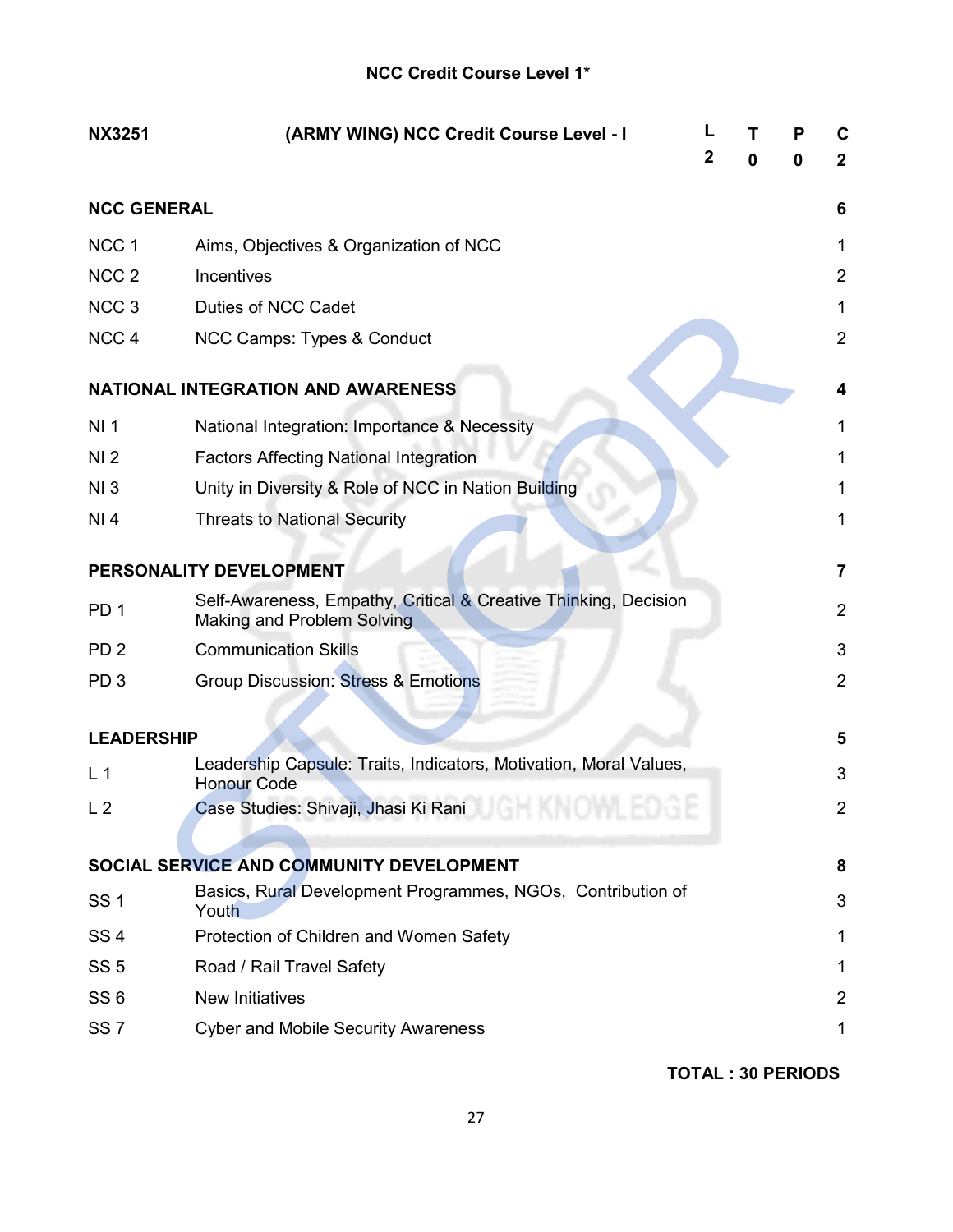# NCC Credit Course Level 1\*

| <b>NX3252</b>      | (NAVAL WING) NCC Credit Course Level - I                                                         | 2 | 0 | Р<br>0 | C<br>$\mathbf{2}$ |
|--------------------|--------------------------------------------------------------------------------------------------|---|---|--------|-------------------|
| <b>NCC GENERAL</b> |                                                                                                  |   |   |        | 6                 |
| NCC <sub>1</sub>   | Aims, Objectives & Organization of NCC                                                           |   |   |        | 1                 |
| NCC <sub>2</sub>   | Incentives                                                                                       |   |   |        | $\overline{2}$    |
| NCC <sub>3</sub>   | Duties of NCC Cadet                                                                              |   |   |        | 1                 |
| NCC <sub>4</sub>   | NCC Camps: Types & Conduct                                                                       |   |   |        | $\overline{2}$    |
|                    | <b>NATIONAL INTEGRATION AND AWARENESS</b>                                                        |   |   |        | 4                 |
| NI <sub>1</sub>    | National Integration: Importance & Necessity                                                     |   |   |        | 1                 |
| NI <sub>2</sub>    | <b>Factors Affecting National Integration</b>                                                    |   |   |        | 1                 |
| NI3                | Unity in Diversity & Role of NCC in Nation Building                                              |   |   |        | 1                 |
| NI 4               | <b>Threats to National Security</b>                                                              |   |   |        | 1                 |
|                    | PERSONALITY DEVELOPMENT                                                                          |   |   |        | $\overline{7}$    |
| PD <sub>1</sub>    | Self-Awareness, Empathy, Critical & Creative<br>Thinking,<br>Decision Making and Problem Solving |   |   |        | $\overline{2}$    |
| PD <sub>2</sub>    | <b>Communication Skills</b>                                                                      |   |   |        | 3                 |
| PD <sub>3</sub>    | <b>Group Discussion: Stress &amp; Emotions</b>                                                   |   |   |        | $\overline{2}$    |
|                    |                                                                                                  |   |   |        |                   |
| <b>LEADERSHIP</b>  |                                                                                                  |   |   |        | 5                 |
| L <sub>1</sub>     | Leadership Capsule: Traits, Indicators, Motivation, Moral<br><b>Values, Honour Code</b>          |   |   |        | 3                 |
| L <sub>2</sub>     | Case Studies: Shivaji, Jhasi Ki Rani                                                             |   |   |        | 2                 |
|                    | SOCIAL SERVICE AND COMMUNITY DEVELOPMENT                                                         |   |   |        | 8                 |
| <b>SS1</b>         | Basics, Rural Development Programmes, NGOs,<br><b>Contribution of Youth</b>                      |   |   |        | 3                 |
| SS <sub>4</sub>    | Protection of Children and Women Safety                                                          |   |   |        | 1                 |
| <b>SS 5</b>        | Road / Rail Travel Safety                                                                        |   |   |        | 1                 |
| SS <sub>6</sub>    | <b>New Initiatives</b>                                                                           |   |   |        | $\overline{2}$    |
| SS <sub>7</sub>    | <b>Cyber and Mobile Security Awareness</b>                                                       |   |   |        | 1                 |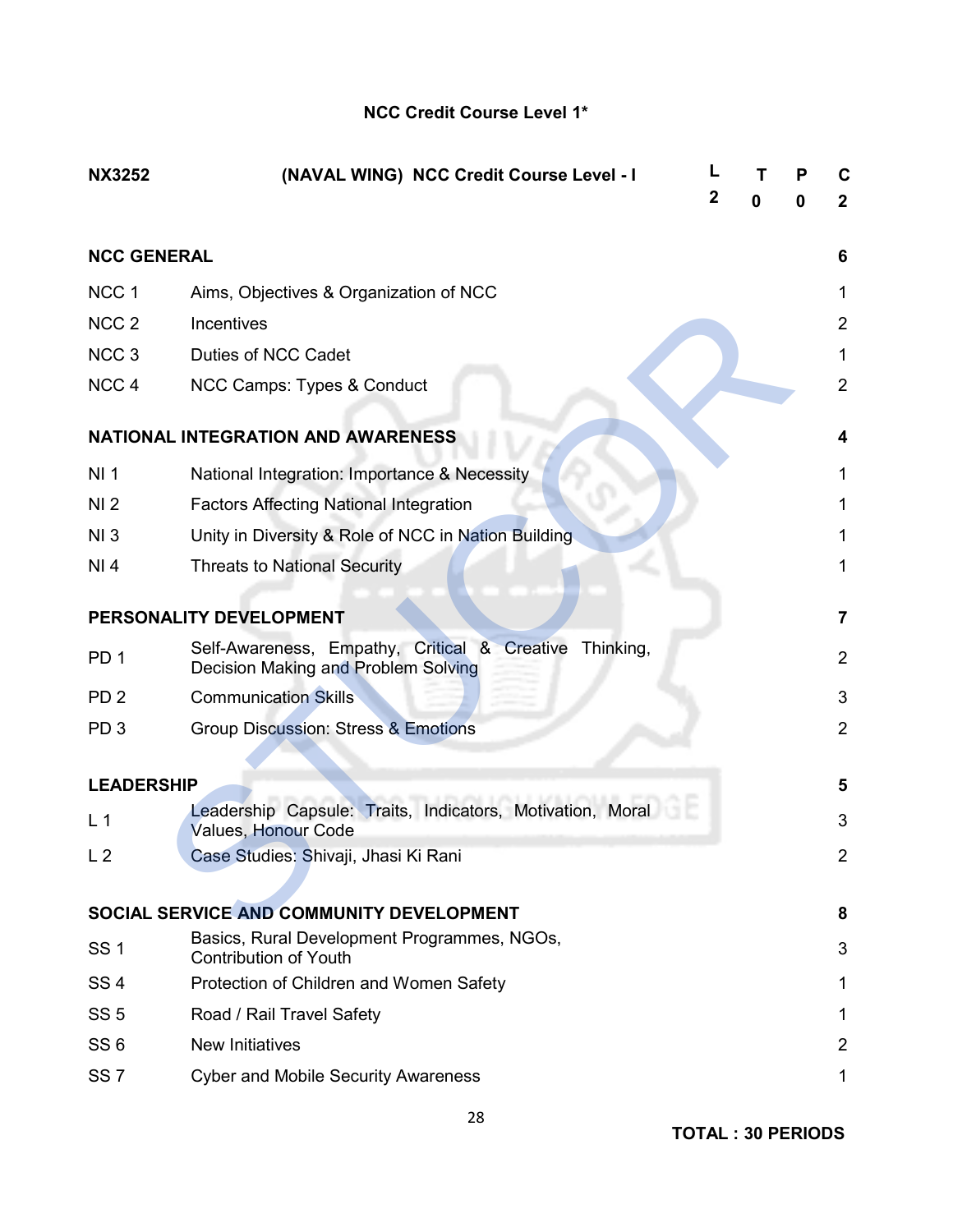| <b>NX3253</b>      | (AIR FORCE WING) NCC Credit Course Level - I                                                         |                          |   |   | C              |
|--------------------|------------------------------------------------------------------------------------------------------|--------------------------|---|---|----------------|
|                    |                                                                                                      | 2                        | n | 0 | $\overline{2}$ |
| <b>NCC GENERAL</b> |                                                                                                      |                          |   |   | 6              |
| NCC <sub>1</sub>   | Aims, Objectives & Organization of NCC                                                               |                          |   |   | 1              |
| NCC <sub>2</sub>   | Incentives                                                                                           |                          |   |   | $\overline{2}$ |
| NCC <sub>3</sub>   | Duties of NCC Cadet                                                                                  |                          |   |   | 1              |
| NCC <sub>4</sub>   | NCC Camps: Types & Conduct                                                                           |                          |   |   | $\overline{2}$ |
|                    | <b>NATIONAL INTEGRATION AND AWARENESS</b>                                                            |                          |   |   | 4              |
| NI <sub>1</sub>    | National Integration: Importance & Necessity                                                         |                          |   |   | 1              |
| NI <sub>2</sub>    | <b>Factors Affecting National Integration</b>                                                        |                          |   |   | 1              |
| NI3                | Unity in Diversity & Role of NCC in Nation Building                                                  |                          |   |   | 1              |
| NI 4               | <b>Threats to National Security</b>                                                                  |                          |   |   | 1              |
|                    | PERSONALITY DEVELOPMENT                                                                              |                          |   |   | 7              |
| PD <sub>1</sub>    | Self-Awareness, Empathy, Critical & Creative Thinking, Decision<br><b>Making and Problem Solving</b> |                          |   |   | $\overline{2}$ |
| PD <sub>2</sub>    | <b>Communication Skills</b>                                                                          |                          |   |   | 3              |
| PD <sub>3</sub>    | <b>Group Discussion: Stress &amp; Emotions</b>                                                       |                          |   |   | 2              |
| <b>LEADERSHIP</b>  |                                                                                                      |                          |   |   | 5              |
|                    | Leadership Capsule: Traits, Indicators, Motivation, Moral Values,                                    |                          |   |   |                |
| L <sub>1</sub>     | <b>Honour Code</b>                                                                                   |                          |   |   | 3              |
| L <sub>2</sub>     | Case Studies: Shivaji, Jhasi Ki Rani                                                                 |                          |   |   | $\overline{2}$ |
|                    | SOCIAL SERVICE AND COMMUNITY DEVELOPMENT                                                             |                          |   |   | 8              |
| <b>SS1</b>         | Basics, Rural Development Programmes, NGOs, Contribution<br>of Youth                                 |                          |   |   | 3              |
| SS <sub>4</sub>    | Protection of Children and Women Safety                                                              |                          |   |   | 1              |
| SS <sub>5</sub>    | Road / Rail Travel Safety                                                                            |                          |   |   | 1              |
| SS <sub>6</sub>    | <b>New Initiatives</b>                                                                               |                          |   |   | $\overline{2}$ |
| SS <sub>7</sub>    | <b>Cyber and Mobile Security Awareness</b>                                                           |                          |   |   | 1              |
|                    |                                                                                                      | <b>TOTAL: 30 PERIODS</b> |   |   |                |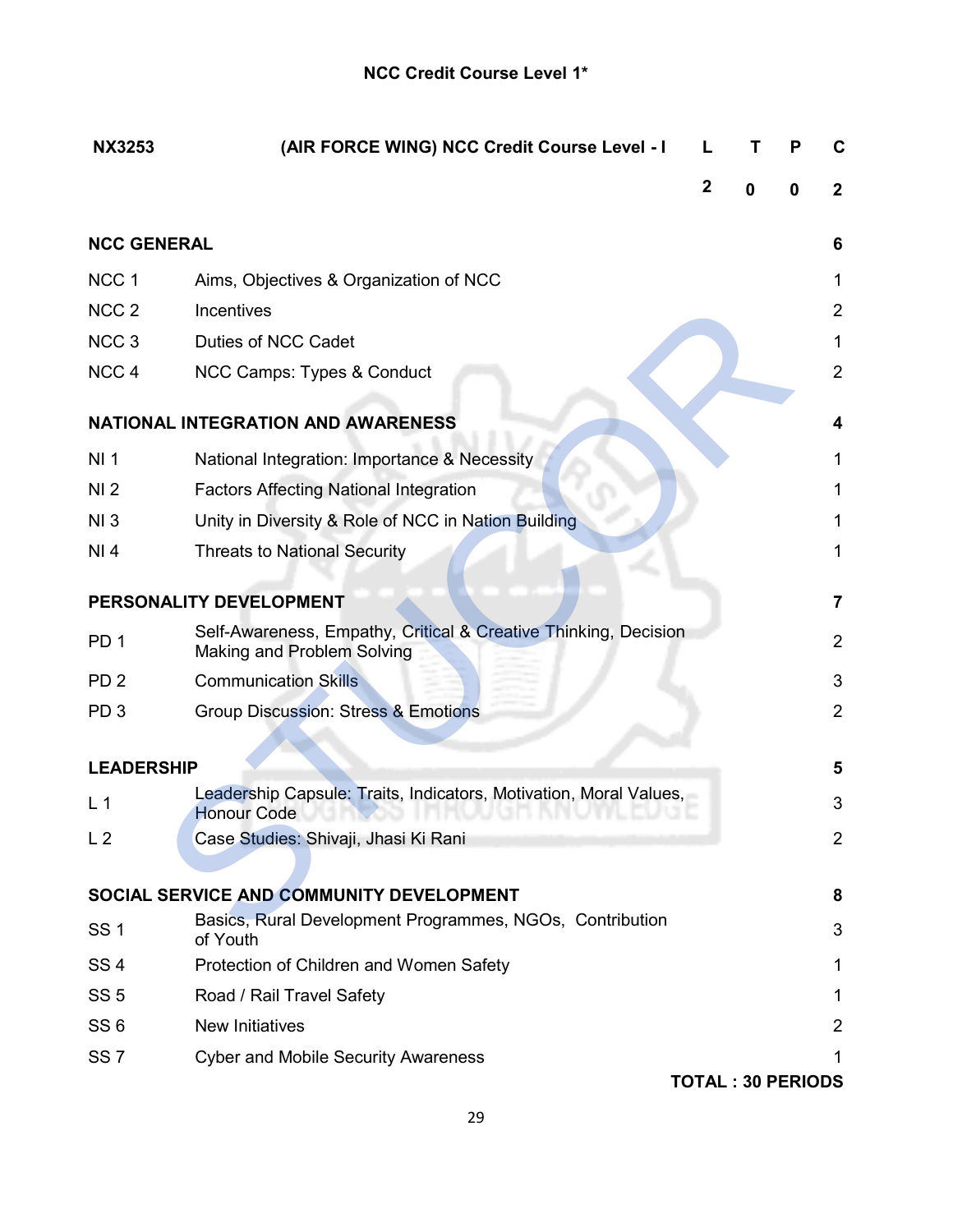#### GE3271 ENGINEERING PRACTICES LABORATORY L T P C

#### OBJECTIVES:

The main learning objective of this course is to provide hands on training to the students in:

- 1. Drawing pipe line plan; laying and connecting various pipe fittings used in common household plumbing work; Sawing; planing; making joints in wood materials used in common household wood work.
- 2. Wiring various electrical joints in common household electrical wire work.
- 3. Welding various joints in steel plates using arc welding work; Machining various simple processes like turning, drilling, tapping in parts; Assembling simple mechanical assembly of common household equipments; Making a tray out of metal sheet using sheet metal work. Velding various joints in stell plates using are welding varit, Machining simple mechanical assons the testing simple electronic circuits; Assembling simple mechanical assons<br>common household equipments; Making a tray out
- 4. Soldering and testing simple electronic circuits; Assembling and testing simple electronic components on PCB.

### GROUP – A (CIVIL & ELECTRICAL)

### PART I CIVIL ENGINEERING PRACTICES 15 15

#### PLUMBING WORK:

- a) Connecting various basic pipe fittings like valves, taps, coupling, unions, reducers, elbows and other components which are commonly used in household.
- b) Preparing plumbing line sketches.
- c) Laying pipe connection to the suction side of a pump
- d) Laying pipe connection to the delivery side of a pump.
- e) Connecting pipes of different materials: Metal, plastic and flexible pipes used in household appliances.

# WOOD WORK:

- a) Sawing,
- b) Planing and
- c) Making joints like T-Joint, Mortise joint and Tenon joint and Dovetail joint.

Wood Work Study:

- a) Studying joints in door panels and wooden furniture
- b) Studying common industrial trusses using models.

# **PART II** ELECTRICAL ENGINEERING PRACTICES 15

- a) Introduction to switches, fuses, indicators and lamps Basic switch board wiring with lamp, fan and three pin socket
- b) Staircase wiring
- c) Fluorescent Lamp wiring with introduction to CFL and LED types.
- d) Energy meter wiring and related calculations/ calibration
- e) Study of Iron Box wiring and assembly
- f) Study of Fan Regulator (Resistor type and Electronic type using Diac/Triac/quadrac)
- g) Study of emergency lamp wiring/Water heater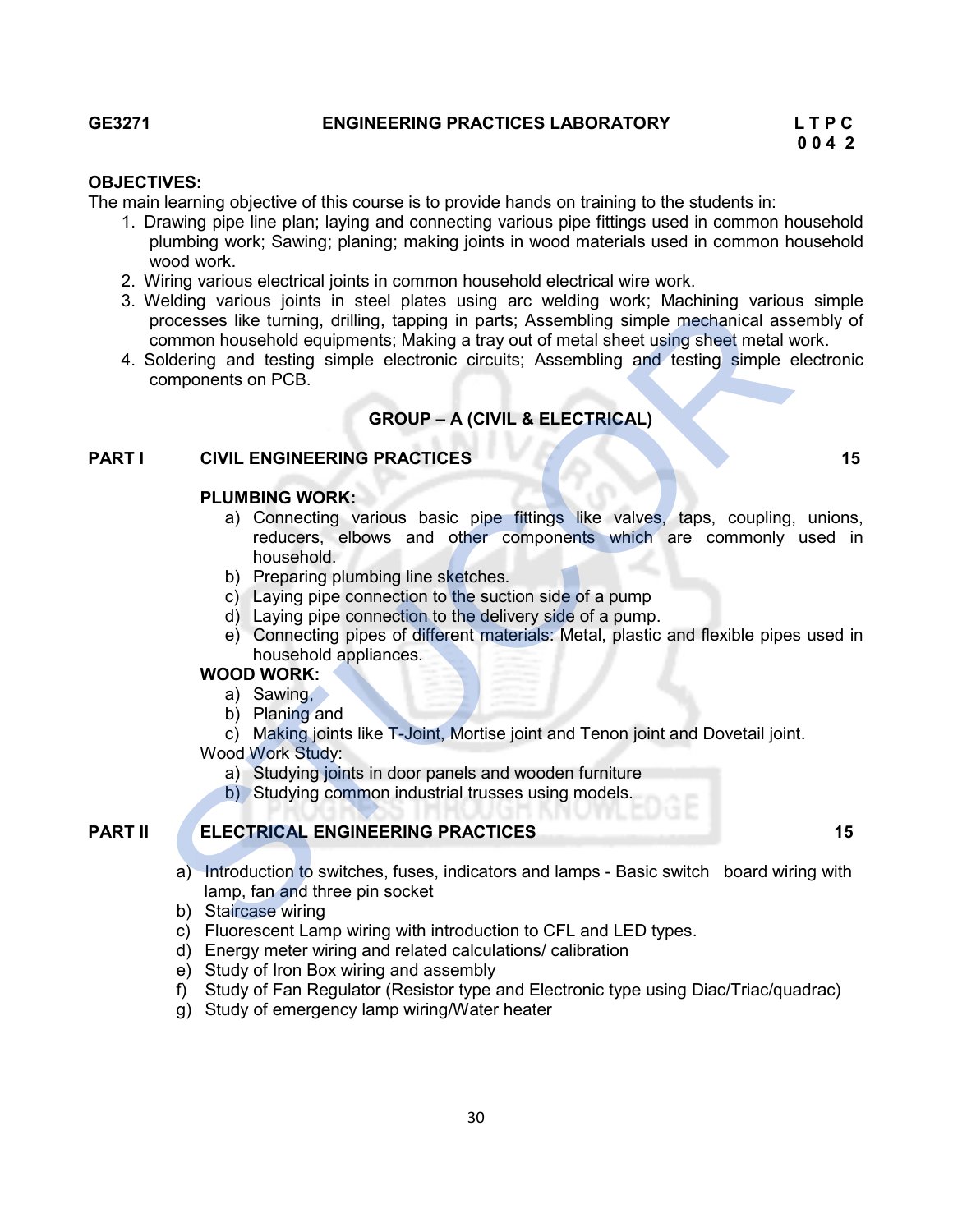#### GROUP – B (MECHANICAL AND ELECTRONICS)

# PART III MECHANICAL ENGINEERING PRACTICES 15

#### WELDING WORK:

- a) Welding of Butt Joints, Lap Joints, and Tee Joints using arc welding.
- b) Practicing gas welding.

### BASIC MACHINING WORK:

- a) (simple)Turning.
- b) (simple)Drilling.
- c) (simple)Tapping.

#### ASSEMBLY WORK:

- a) Assembling a centrifugal pump.
- b) Assembling a household mixer.
- c) Assembling an airconditioner.

#### SHEET METAL WORK:

a) Making of a square tray

#### FOUNDRY WORK:

a) Demonstrating basic foundry operations.

#### PART IV ELECTRONIC ENGINEERING PRACTICES 15

#### SOLDERING WORK:

a) Soldering simple electronic circuits and checking continuity.

### ELECTRONIC ASSEMBLY AND TESTING WORK:

a) Assembling and testing electronic components on a small PCB.

### ELECTRONIC EQUIPMENT STUDY:

a) Study an elements of smart phone.

- b) Assembly and dismantle of LED TV.
- c) Assembly and dismantle of computer/ laptop

### OUTCOMES:

Upon completion of this course, the students will be able to:

- 1. Draw pipe line plan; lay and connect various pipe fittings used in common household plumbing work; Saw; plan; make joints in wood materials used in common household wood work. STATISTY WORK:<br>
a) Assembling a centrifugal pump.<br>
b) Assembling a nearchddinner.<br>
c) Assembling an airconditioner.<br>
SHEET METAL WORK:<br>
a) Making of a square tray<br>
FOUNDRY WORK:<br>
a) Demonstrating basic foundry operations.<br>
- 2. Wire various electrical joints in common household electrical wire work.
- 3. Weld various joints in steel plates using arc welding work; Machine various simple processes like turning, drilling, tapping in parts; Assemble simple mechanical assembly of common household equipments; Make a tray out of metal sheet using sheet metal work.
- 4. Solder and test simple electronic circuits; Assemble and test simple electronic components on PCB.

TOTAL : 60 PERIODS